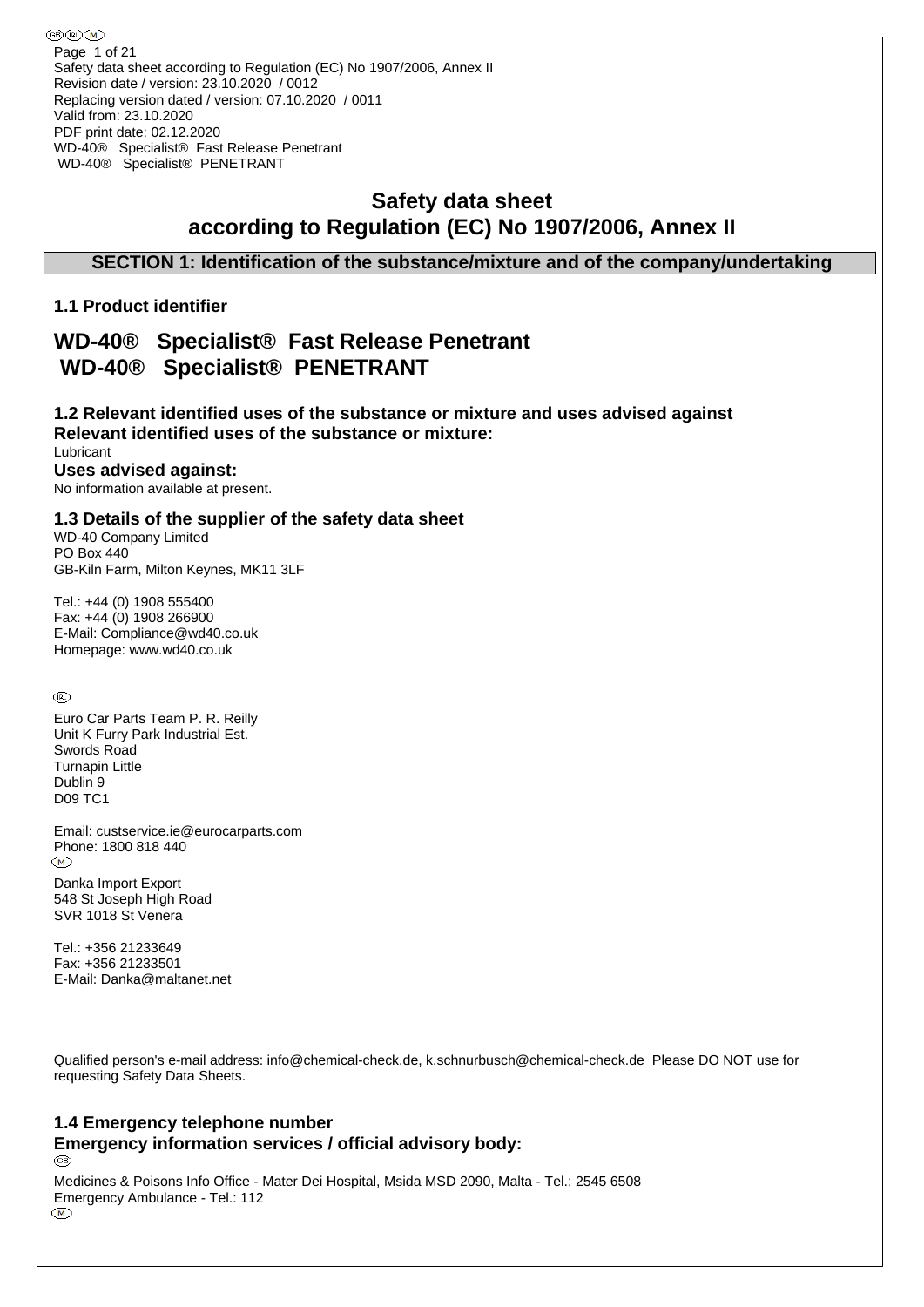֍֎Ծ Page 2 of 21Safety data sheet according to Regulation (EC) No 1907/2006, Annex II Revision date / version: 23.10.2020 / 0012 Replacing version dated / version: 07.10.2020 / 0011 Valid from: 23.10.2020 PDF print date: 02.12.2020 WD-40® Specialist® Fast Release Penetrant WD-40® Specialist® PENETRANT

Medicines & Poisons Info Office - Mater Dei Hospital, Msida MSD 2090, Malta - Tel.: 2545 6508 Emergency Ambulance - Tel.: 112

National Poisons Information Centre, Beaumont Hospital, Dublin 9, Ireland, Tel.: +353 (0)1 809 2166 (Public Poisons Info Line, 8am-10pm, 7 days a week) +353 (0)1 809 2566 (Info for Healthcare Professionals ONLY, 24 h, 7 days a week)

**Telephone number of the company in case of emergencies:**

+49 (0) 700 / 24 112 112 (WDC)

## **SECTION 2: Hazards identification**

## **2.1 Classification of the substance or mixture**

### **Classification according to Regulation (EC) 1272/2008 (CLP)**

| <b>Hazard class</b>    | <b>Hazard category</b> | <b>Hazard statement</b>                               |
|------------------------|------------------------|-------------------------------------------------------|
| Skin Irrit.            |                        | H315-Causes skin irritation.                          |
| Asp. Tox.              |                        | H304-May be fatal if swallowed and enters airways.    |
| STOT SE                |                        | H336-May cause drowsiness or dizziness.               |
| <b>Aquatic Chronic</b> | 2                      | H411-Toxic to aquatic life with long lasting effects. |
| Aerosol                |                        | H222-Extremely flammable aerosol.                     |
| Aerosol                |                        | H229-Pressurised container: May burst if heated.      |

## **2.2 Label elements**

**Labeling according to Regulation (EC) 1272/2008 (CLP)**



H315-Causes skin irritation. H336-May cause drowsiness or dizziness. H411-Toxic to aquatic life with long lasting effects. H222- Extremely flammable aerosol. H229-Pressurised container: May burst if heated.

P101-If medical advice is needed, have product container or label at hand. P102-Keep out of reach of children.

P210-Keep away from heat, hot surfaces, sparks, open flames and other ignition sources. No smoking. P211-Do not spray on an open flame or other ignition source. P251-Do not pierce or burn, even after use. P261-Avoid breathing vapours or spray. P273- Avoid release to the environment. P280-Wear protective gloves.

P312-Call a POISON CENTRE / doctor if you feel unwell.

P405-Store locked up. P410+P412-Protect from sunlight. Do not expose to temperatures exceeding 50 °C.

P501-Dispose of contents / container to an approved waste disposal facility.

EUH208-Contains Mixture of benzenesulfonic acid, di-C10-14-alkyl derivs., calcium salts. May produce an allergic reaction.

Without adequate ventilation, formation of explosive mixtures may be possible. Hydrocarbons, C9-C11, n-alkanes, isoalkanes, cyclics, <2% aromatics Hydrocarbons, C7, n-alkanes, isoalkanes, cyclics Hydrocarbons, C7-C9, isoalkanes Hydrocarbons, C12-C16, isoalkanes, cyclics, <2% aromatics

### **2.3 Other hazards**

The mixture does not contain any vPvB substance (vPvB = very persistent, very bioaccumulative) or is not included under XIII of the regulation (EC) 1907/2006 (< 0,1 %).

The mixture does not contain any PBT substance (PBT = persistent, bioaccumulative, toxic) or is not included under XIII of the regulation (EC) 1907/2006 (< 0,1 %).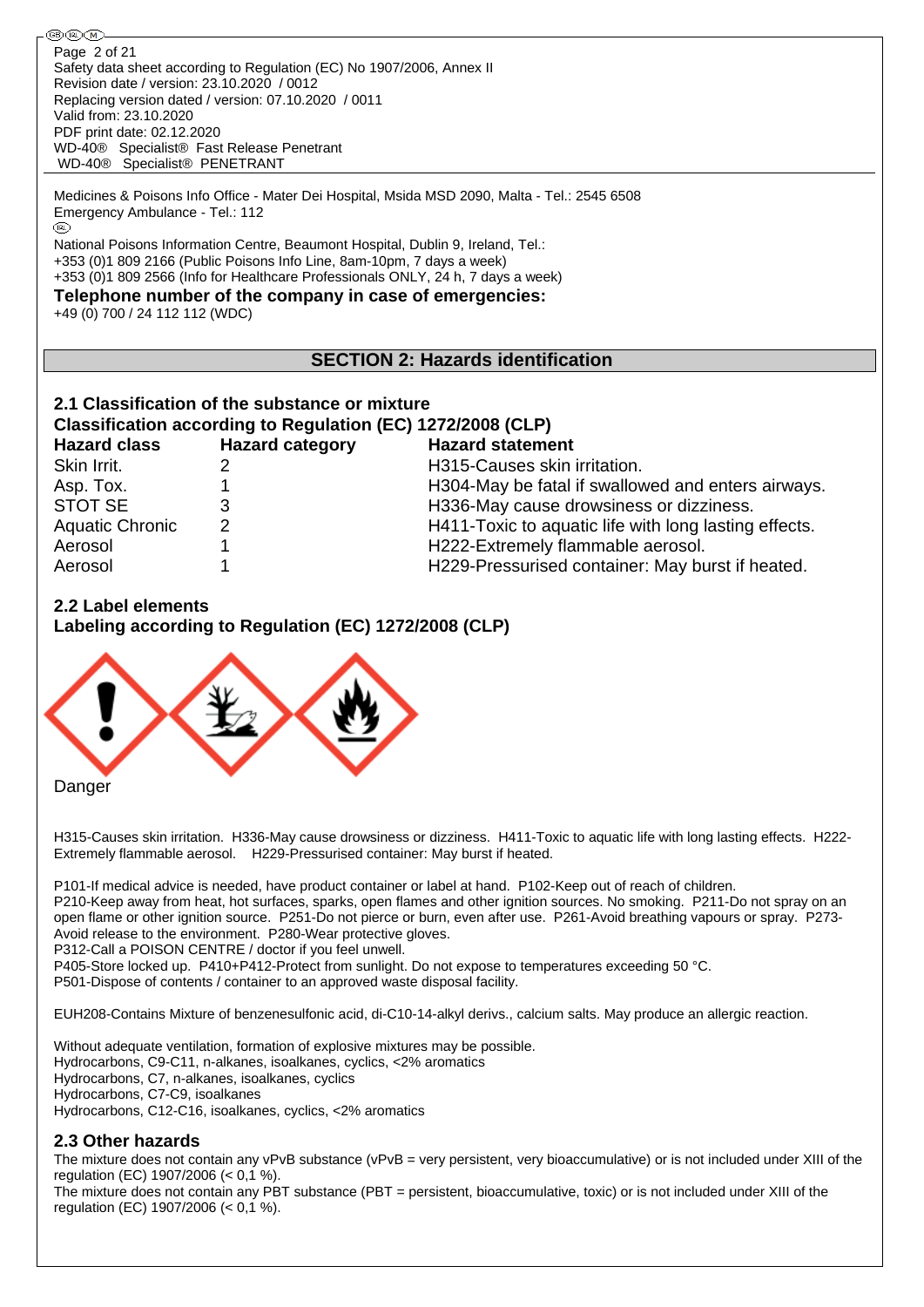| ®®®∧                                                                                                                |                                                            |
|---------------------------------------------------------------------------------------------------------------------|------------------------------------------------------------|
| Page 3 of 21                                                                                                        |                                                            |
|                                                                                                                     |                                                            |
| Safety data sheet according to Regulation (EC) No 1907/2006, Annex II<br>Revision date / version: 23.10.2020 / 0012 |                                                            |
| Replacing version dated / version: 07.10.2020 / 0011                                                                |                                                            |
| Valid from: 23.10.2020                                                                                              |                                                            |
|                                                                                                                     |                                                            |
| PDF print date: 02.12.2020                                                                                          |                                                            |
| WD-40® Specialist® Fast Release Penetrant<br>WD-40® Specialist® PENETRANT                                           |                                                            |
|                                                                                                                     |                                                            |
| <b>SECTION 3: Composition/information on ingredients</b>                                                            |                                                            |
|                                                                                                                     |                                                            |
|                                                                                                                     |                                                            |
| Aerosol                                                                                                             |                                                            |
| 3.1 Substances                                                                                                      |                                                            |
| n.a.                                                                                                                |                                                            |
| <b>3.2 Mixtures</b>                                                                                                 |                                                            |
| Hydrocarbons, C7, n-alkanes, isoalkanes, cyclics                                                                    |                                                            |
| <b>Registration number (REACH)</b>                                                                                  | 01-2119475515-33-XXXX                                      |
| Index                                                                                                               | $\sim$                                                     |
| <b>EINECS, ELINCS, NLP</b>                                                                                          | 927-510-4 (REACH-IT List-No.)                              |
| <b>CAS</b>                                                                                                          | $---$                                                      |
| content %                                                                                                           | $40 - 50$                                                  |
| Classification according to Regulation (EC) 1272/2008 (CLP)                                                         | Flam. Liq. 2, H225                                         |
|                                                                                                                     | Asp. Tox. 1, H304                                          |
|                                                                                                                     | Skin Irrit. 2, H315                                        |
|                                                                                                                     | STOT SE 3, H336                                            |
|                                                                                                                     | Aquatic Chronic 2, H411                                    |
| Hydrocarbons, C9-C11, n-alkanes, isoalkanes, cyclics, <2%                                                           |                                                            |
| aromatics                                                                                                           |                                                            |
| <b>Registration number (REACH)</b>                                                                                  | 01-2119463258-33-XXXX                                      |
| <b>Index</b>                                                                                                        | $\sim$                                                     |
| <b>EINECS, ELINCS, NLP</b>                                                                                          | 919-857-5 (REACH-IT List-No.)                              |
| <b>CAS</b>                                                                                                          |                                                            |
| content %                                                                                                           | 20-40                                                      |
| Classification according to Regulation (EC) 1272/2008 (CLP)                                                         | Flam. Liq. 3, H226                                         |
|                                                                                                                     | Asp. Tox. 1, H304                                          |
|                                                                                                                     | STOT SE 3, H336                                            |
| Hydrocarbons, C7-C9, isoalkanes                                                                                     |                                                            |
| <b>Registration number (REACH)</b>                                                                                  | 01-2119471305-42-XXXX                                      |
| <b>Index</b>                                                                                                        |                                                            |
| <b>EINECS, ELINCS, NLP</b>                                                                                          | 921-728-3 (REACH-IT List-No.)                              |
| <b>CAS</b>                                                                                                          | $\cdots$                                                   |
| content%                                                                                                            | $1-5$                                                      |
| Classification according to Regulation (EC) 1272/2008 (CLP)                                                         | Flam. Liq. 2, H225                                         |
|                                                                                                                     | Asp. Tox. 1, H304                                          |
|                                                                                                                     | Skin Irrit. 2, H315                                        |
|                                                                                                                     | STOT SE 3, H336                                            |
|                                                                                                                     | Aquatic Chronic 2, H411                                    |
|                                                                                                                     |                                                            |
| <b>Carbon dioxide</b>                                                                                               | Substance for which an EU exposure limit value<br>applies. |
| <b>Registration number (REACH)</b>                                                                                  | $---$                                                      |
| <b>Index</b>                                                                                                        | $---$                                                      |
| <b>EINECS, ELINCS, NLP</b>                                                                                          | 204-696-9                                                  |
| <b>CAS</b>                                                                                                          | 124-38-9                                                   |
| content %                                                                                                           | $1 - 5$                                                    |
| Classification according to Regulation (EC) 1272/2008 (CLP)                                                         | $\overline{a}$                                             |
|                                                                                                                     |                                                            |
| Mixture of benzenesulfonic acid, di-C10-14-alkyl derivs., calcium                                                   | Substance with specific conc. limit(s) acc. to REACh-      |
| salts                                                                                                               | registration                                               |
| <b>Registration number (REACH)</b>                                                                                  | 01-2119978241-36-XXXX                                      |
| <b>Index</b>                                                                                                        | $\overline{a}$                                             |
| <b>EINECS, ELINCS, NLP</b><br><b>CAS</b>                                                                            | 939-603-7 (REACH-IT List-No.)<br>$\overline{a}$            |
| content %                                                                                                           | $0, 1 - 1$                                                 |
| Classification according to Regulation (EC) 1272/2008 (CLP)                                                         | Skin Sens. 1B, H317                                        |
|                                                                                                                     |                                                            |
|                                                                                                                     |                                                            |

For the text of the H-phrases and classification codes (GHS/CLP), see Section 16.

The substances named in this section are given with their actual, appropriate classification!

For substances that are listed in appendix VI, table 3.1 of the regulation (EC) no. 1272/2008 (CLP regulation) this means that all notes that may be given here for the named classification have been taken into account.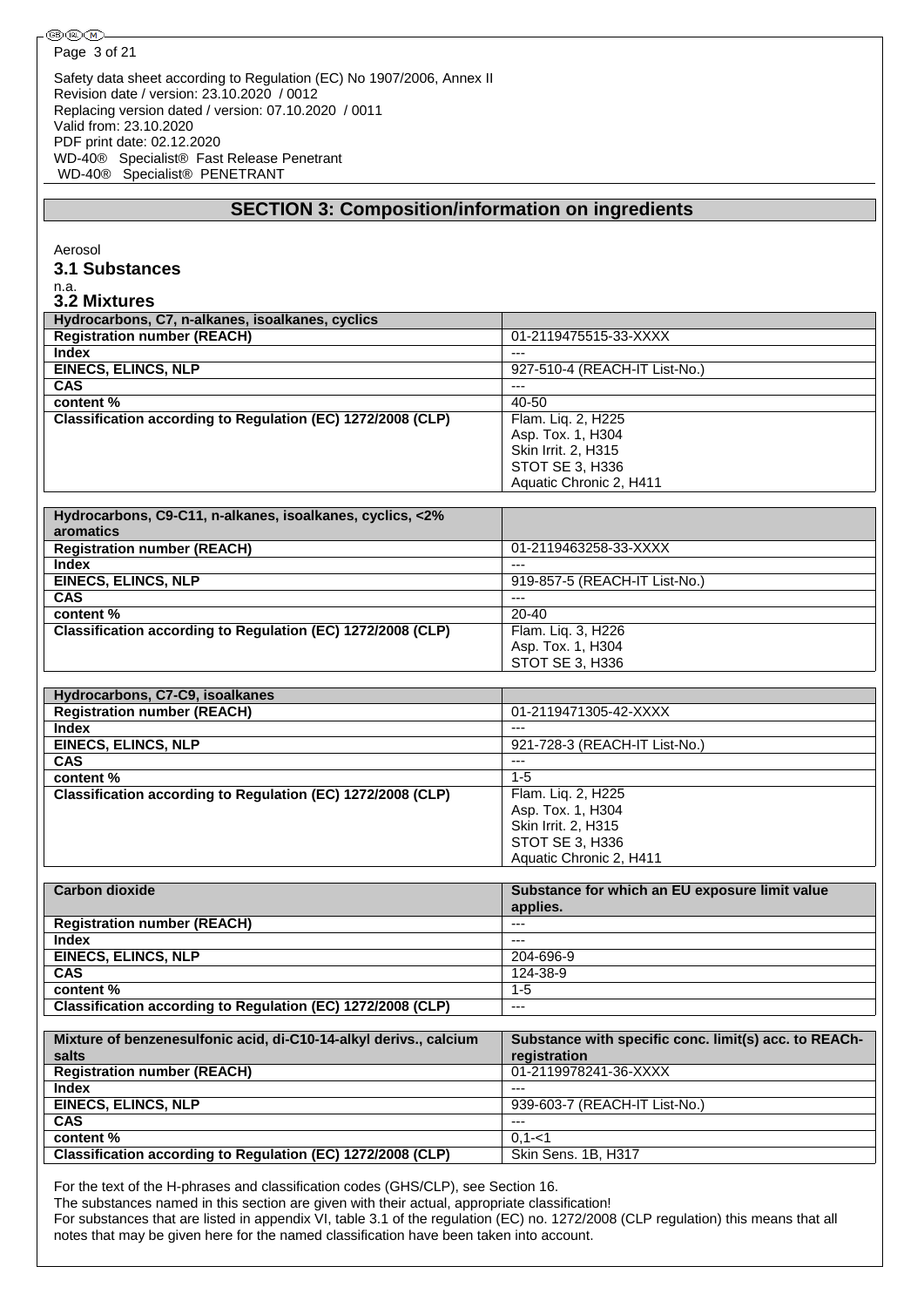֍֎Ծ Page 4 of 21Safety data sheet according to Regulation (EC) No 1907/2006, Annex II Revision date / version: 23.10.2020 / 0012 Replacing version dated / version: 07.10.2020 / 0011 Valid from: 23.10.2020 PDF print date: 02.12.2020 WD-40® Specialist® Fast Release Penetrant WD-40® Specialist® PENETRANT

If, for example, the note P is applied for a hydrocarbon then this has already been taken into account for the classification named here.

Quote: "Note P - The classification as a carcinogen or mutagen need not apply if it can be shown that the substance contains less than 0,1 % w/w benzene (EINECS No 200-753-7)."

Article 4 of the regulation (EC) no. 1272/2008 (CLP regulation) was also observed and taken into account for the classification named here.

## **SECTION 4: First aid measures**

### **4.1 Description of first aid measures**

First-aiders should ensure they are protected!

Never pour anything into the mouth of an unconscious person!

#### **Inhalation**

Remove person from danger area.

Supply person with fresh air and consult doctor according to symptoms.

If the person is unconscious, place in a stable side position and consult a doctor.

### **Skin contact**

Remove polluted, soaked clothing immediately, wash thoroughly with plenty of water and soap, in case of irritation of the skin (flare), consult a doctor.

### **Eye contact**

Remove contact lenses.

Wash thoroughly for several minutes using copious water. Seek medical help if necessary.

#### **Ingestion**

Typically no exposure pathway. Rinse the mouth thoroughly with water. Do not induce vomiting - give copious water to drink. Consult doctor immediately. Danger of aspiration. In case of vomiting, keep head low so that the stomach content does not reach the lungs.

### **4.2 Most important symptoms and effects, both acute and delayed**

Irritation of the eyes Irritation of the respiratory tract Coughing Headaches **Dizziness** Effects/damages the central nervous system Unconsciousness With long-term contact: Drying of the skin. Dermatitis (skin inflammation) Ingestion: Nausea Vomiting Danger of aspiration. Oedema of the lungs chemical pneumonitis (condition similar to pneumonia) Other dangerous properties cannot be ruled out. In certain cases, the symptoms of poisoning may only appear after an extended period / after several hours.

### **4.3 Indication of any immediate medical attention and special treatment needed**

Gastric lavage (stomach washing) only under endotracheal intubation. Subsequent observation for pneumonia and pulmonary oedema.

Pulmonary oedema prophylaxis

### **SECTION 5: Firefighting measures**

#### **5.1 Extinguishing media Suitable extinguishing media** CO2 Extinction powder Water jet sprav

Alcohol resistant foam

## **Unsuitable extinguishing media**

High volume water jet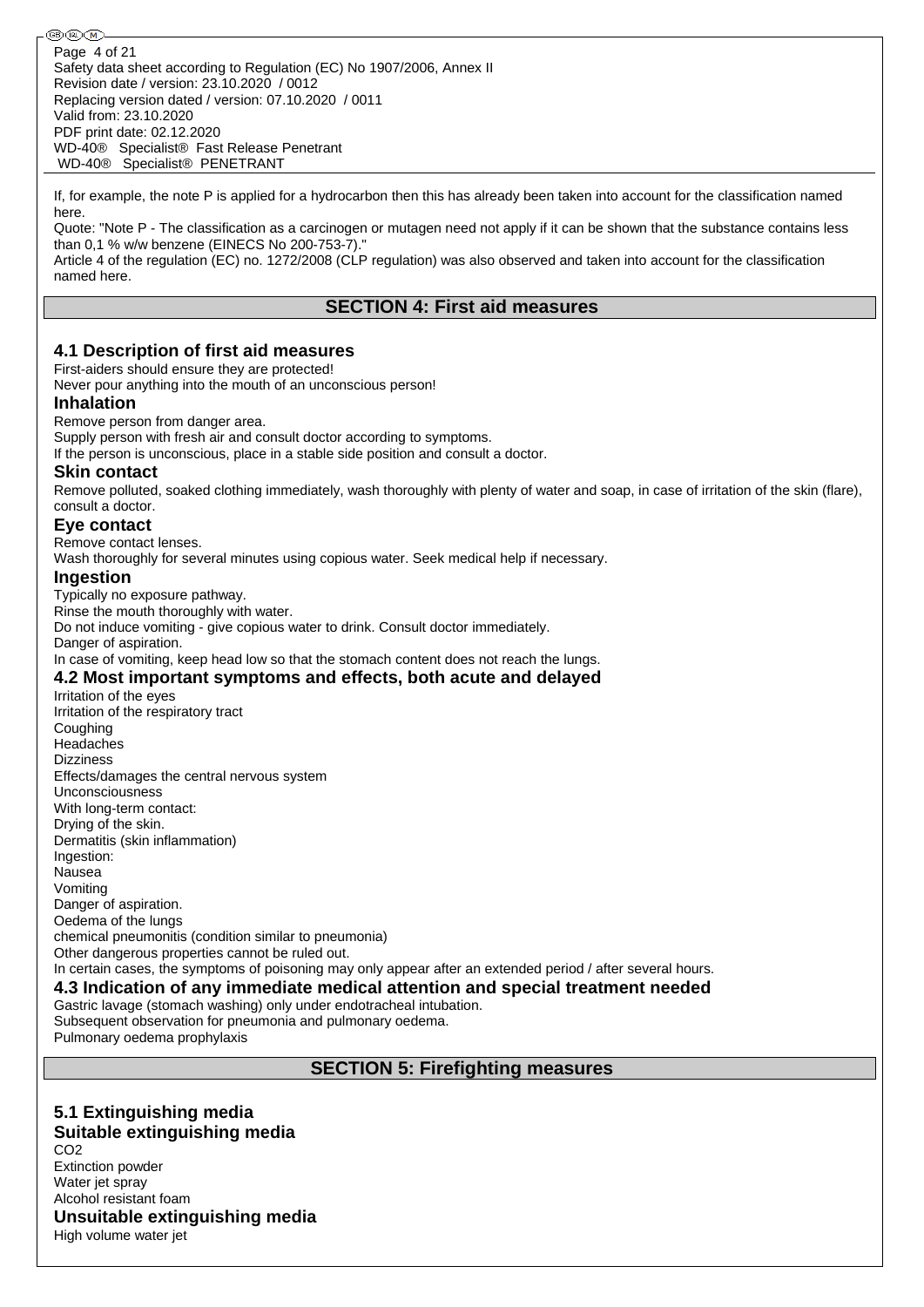### **5.2 Special hazards arising from the substance or mixture**

In case of fire the following can develop: Oxides of carbon Toxic gases Danger of bursting (explosion) when heated Explosive vapour/air or gas/air mixtures.

### **5.3 Advice for firefighters**

WD-40® Specialist® PENETRANT

In case of fire and/or explosion do not breathe fumes.

Protective respirator with independent air supply.

According to size of fire

Full protection, if necessary.

Cool container at risk with water.

Dispose of contaminated extinction water according to official regulations.

### **SECTION 6: Accidental release measures**

### **6.1 Personal precautions, protective equipment and emergency procedures**

Remove possible causes of ignition - do not smoke. Ensure sufficient supply of air.

Avoid inhalation, and contact with eyes or skin.

If applicable, caution - risk of slipping.

## **6.2 Environmental precautions**

Prevent penetration into drains, cellars, working pits or other places in which accumulation could be hazardous.

Prevent surface and ground-water infiltration, as well as ground penetration.

If accidental entry into drainage system occurs, inform responsible authorities.

### **6.3 Methods and material for containment and cleaning up**

If spray or gas escapes, ensure ample fresh air is available.

Without adequate ventilation, formation of explosive mixtures may be possible. Active substance:

Soak up with absorbent material (e.g. universal binding agent, sand, diatomaceous earth) and dispose of according to Section 13.

### **6.4 Reference to other sections**

For personal protective equipment see Section 8 and for disposal instructions see Section 13.

## **SECTION 7: Handling and storage**

In addition to information given in this section, relevant information can also be found in section 8 and 6.1.

## **7.1 Precautions for safe handling**

## **7.1.1 General recommendations**

Ensure good ventilation.

Avoid inhalation of the vapours.

Avoid contact with eyes or skin.

Keep away from sources of ignition - Do not smoke.

Take measures against electrostatic charging, if appropriate.

Do not use on hot surfaces.

Eating, drinking, smoking, as well as food-storage, is prohibited in work-room.

Observe directions on label and instructions for use.

Use working methods according to operating instructions.

## **7.1.2 Notes on general hygiene measures at the workplace**

General hygiene measures for the handling of chemicals are applicable.

Wash hands before breaks and at end of work.

Keep away from food, drink and animal feedingstuffs.

Remove contaminated clothing and protective equipment before entering areas in which food is consumed.

## **7.2 Conditions for safe storage, including any incompatibilities**

Keep out of access to unauthorised individuals.

Not to be stored in gangways or stair wells.

Store product closed and only in original packing.

Do not store with flammable or self-igniting materials. Observe special regulations for aerosols!

Observe special storage conditions.

Keep protected from direct sunlight and temperatures over 50°C. Store in a well ventilated place.

Store cool.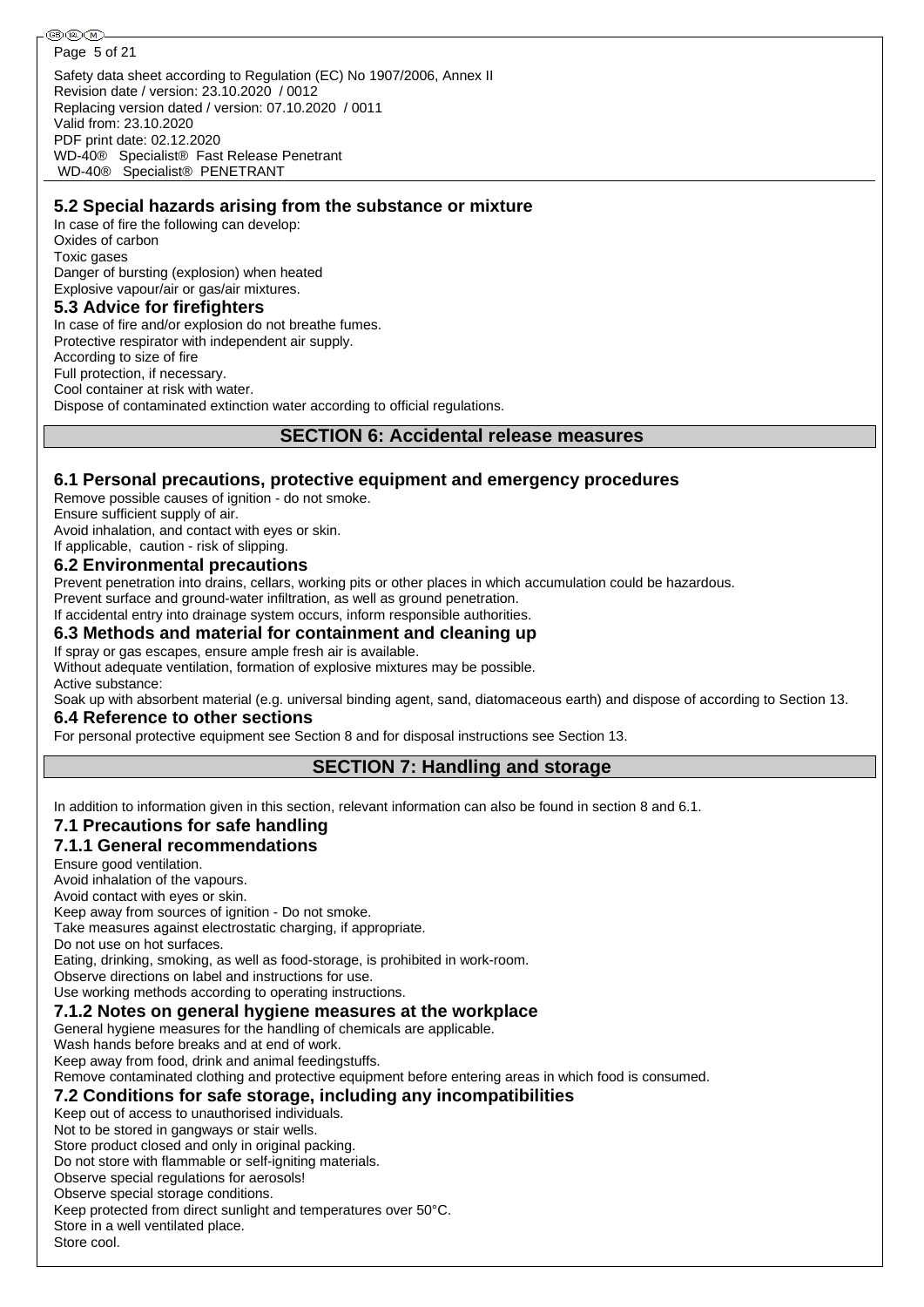Safety data sheet according to Regulation (EC) No 1907/2006, Annex II Revision date / version: 23.10.2020 / 0012 Replacing version dated / version: 07.10.2020 / 0011 Valid from: 23.10.2020 PDF print date: 02.12.2020 WD-40® Specialist® Fast Release Penetrant WD-40® Specialist® PENETRANT

## **7.3 Specific end use(s)**

No information available at present.

# **SECTION 8: Exposure controls/personal protection**

### **8.1 Control parameters**

Workplace exposure limit (WEL) of the total hydrocarbon solvent content of the mixture (RCP method according to EH40): 800 mg/m3

| k®<br><b>Chemical Name</b>                                           |                                 | Hydrocarbons, C7, n-alkanes, isoalkanes, cyclics                    |                                 | Content %:40-<br>50 |
|----------------------------------------------------------------------|---------------------------------|---------------------------------------------------------------------|---------------------------------|---------------------|
| WEL-TWA: 800 mg/m3                                                   |                                 | WEL-STEL:<br>$\overline{\phantom{a}}$                               |                                 | ---                 |
| Monitoring procedures:                                               | $\blacksquare$                  | Draeger - Hydrocarbons 0,1%/c (81 03 571)                           |                                 |                     |
|                                                                      |                                 | Draeger - Hydrocarbons 2/a (81 03 581)                              |                                 |                     |
|                                                                      |                                 | Compur - KITA-187 S (551 174)                                       |                                 |                     |
| <b>BMGV: ---</b>                                                     |                                 |                                                                     | Other information:              | (OEL acc. to RCP-   |
|                                                                      |                                 |                                                                     | method, paragraphs 84-87, EH40) |                     |
| (RL)<br><b>Chemical Name</b>                                         |                                 | Hydrocarbons, C7, n-alkanes, isoalkanes, cyclics                    |                                 | Content %:40-<br>50 |
| OELV-8h: 100 ppm (573 mg/m3) ("Stoddard<br>solvent", [White spirit]) |                                 | OELV-15min: ---                                                     |                                 | ---                 |
| Monitoring procedures:                                               |                                 | Draeger - Hydrocarbons 0,1%/c (81 03 571)                           |                                 |                     |
|                                                                      |                                 | Draeger - Hydrocarbons 2/a (81 03 581)                              |                                 |                     |
|                                                                      |                                 | Compur - KITA-187 S (551 174)                                       |                                 |                     |
| BLV:<br>$\overline{a}$                                               |                                 |                                                                     | Other information:              |                     |
| ⊛                                                                    |                                 |                                                                     |                                 | Content %:20-       |
| <b>Chemical Name</b>                                                 |                                 | Hydrocarbons, C9-C11, n-alkanes, isoalkanes, cyclics, <2% aromatics |                                 | 40                  |
| WEL-TWA: 800 mg/m3                                                   |                                 | WEL-STEL:<br>$\overline{a}$                                         |                                 |                     |
| Monitoring procedures:                                               | $\blacksquare$                  | Draeger - Hydrocarbons 0,1%/c (81 03 571)                           |                                 |                     |
|                                                                      |                                 | Draeger - Hydrocarbons 2/a (81 03 581)                              |                                 |                     |
|                                                                      |                                 | Compur - KITA-187 S (551 174)                                       |                                 |                     |
| BMGV:<br>---                                                         |                                 |                                                                     | Other information:              | (OEL acc. to RCP-   |
|                                                                      |                                 |                                                                     | method, paragraphs 84-87, EH40) |                     |
| (IRL)<br><b>Chemical Name</b>                                        |                                 | Hydrocarbons, C9-C11, n-alkanes, isoalkanes, cyclics, <2% aromatics |                                 | Content %:20-<br>40 |
| OELV-8h: 100 ppm (573 mg/m3) ("Stoddard<br>solvent", [White spirit]) |                                 | OELV-15min:<br>$---$                                                |                                 | ---                 |
| Monitoring procedures:                                               |                                 | Draeger - Hydrocarbons 0,1%/c (81 03 571)                           |                                 |                     |
|                                                                      |                                 | Draeger - Hydrocarbons 2/a (81 03 581)                              |                                 |                     |
|                                                                      |                                 | Compur - KITA-187 S (551 174)                                       |                                 |                     |
| BLV:<br>$\overline{a}$                                               |                                 |                                                                     | Other information:              | $---$               |
| <sup>39</sup> Chemical Name                                          | Hydrocarbons, C7-C9, isoalkanes |                                                                     |                                 | Content %:1-5       |
| WEL-TWA: 1200 mg/m3                                                  |                                 | WEL-STEL: ---                                                       |                                 | ---                 |
| Monitoring procedures:                                               |                                 | Draeger - Hydrocarbons 0,1%/c (81 03 571)                           |                                 |                     |
|                                                                      |                                 | Draeger - Hydrocarbons 2/a (81 03 581)                              |                                 |                     |
|                                                                      |                                 | Compur - KITA-187 S (551 174)                                       |                                 |                     |
| BMGV:<br>$---$                                                       |                                 |                                                                     | Other information:              | (OEL acc. to RCP-   |
|                                                                      |                                 |                                                                     | method, paragraphs 84-87, EH40) |                     |
| (IRL)<br><b>Chemical Name</b>                                        | Hydrocarbons, C7-C9, isoalkanes |                                                                     |                                 | Content %:1-5       |
| OELV-8h: 100 ppm (573 mg/m3) ("Stoddard                              |                                 | OELV-15min: ---                                                     |                                 | ---                 |
| solvent", [White spirit])                                            |                                 |                                                                     |                                 |                     |
| Monitoring procedures:                                               |                                 | Draeger - Hydrocarbons 0,1%/c (81 03 571)                           |                                 |                     |
|                                                                      |                                 | Draeger - Hydrocarbons 2/a (81 03 581)                              |                                 |                     |
|                                                                      |                                 | Compur - KITA-187 S (551 174)                                       |                                 |                     |
| BLV:<br>$--$                                                         |                                 |                                                                     | Other information:              |                     |
| (CB)∣<br><b>Chemical Name</b>                                        | Carbon dioxide                  |                                                                     |                                 | Content %:1-5       |
| WEL-TWA: 5000 ppm (9150 mg/m3) (WEL),                                |                                 | WEL-STEL:                                                           | 15000 ppm (27400 mg/m3) (WEL)   | ---                 |
| 5000 ppm (9000 mg/m3) (EU)                                           |                                 |                                                                     |                                 |                     |
| Monitoring procedures:                                               |                                 | Draeger - Carbon Dioxide 0,1%/a (CH 23 501)                         |                                 |                     |
|                                                                      |                                 | Draeger - Carbon Dioxide 0,5%/a (CH 31 401)                         |                                 |                     |
|                                                                      |                                 |                                                                     |                                 |                     |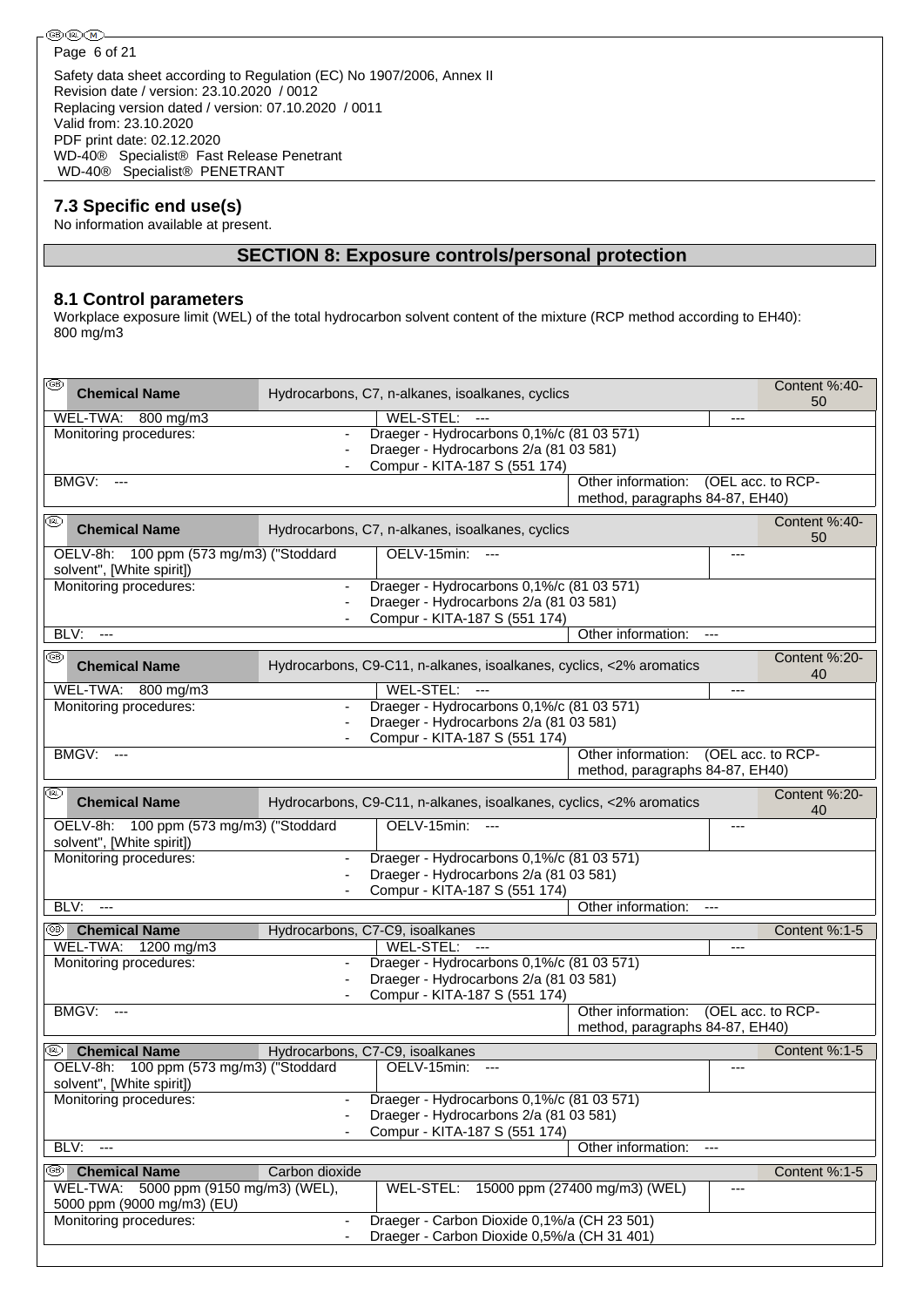| (GB) (IRL) (M )-                                                               |                                                                                            |                          |
|--------------------------------------------------------------------------------|--------------------------------------------------------------------------------------------|--------------------------|
| Page 7 of 21                                                                   |                                                                                            |                          |
| Safety data sheet according to Regulation (EC) No 1907/2006, Annex II          |                                                                                            |                          |
| Revision date / version: 23.10.2020 / 0012                                     |                                                                                            |                          |
| Replacing version dated / version: 07.10.2020 / 0011<br>Valid from: 23.10.2020 |                                                                                            |                          |
| PDF print date: 02.12.2020                                                     |                                                                                            |                          |
| WD-40 <sup>®</sup> Specialist <sup>®</sup> Fast Release Penetrant              |                                                                                            |                          |
| WD-40® Specialist® PENETRANT                                                   |                                                                                            |                          |
|                                                                                |                                                                                            |                          |
|                                                                                | Draeger - Carbon Dioxide 1%/a (CH 25 101)                                                  |                          |
| ٠                                                                              | Draeger - Carbon Dioxide 100/a (81 01 811)                                                 |                          |
|                                                                                | Draeger - Carbon Dioxide 5%/A (CH 20 301)                                                  |                          |
|                                                                                | Compur - KITA-126 B (549 475)<br>Compur - KITA-126 SA (549 467)                            |                          |
|                                                                                | Compur - KITA-126 SB (548 816)                                                             |                          |
|                                                                                | Compur - KITA-126 SF (549 491)                                                             |                          |
|                                                                                | Compur - KITA-126 SG (550 210)                                                             |                          |
|                                                                                | Compur - KITA-126 SH (549 509)                                                             |                          |
|                                                                                | Compur - KITA-126 UH (549 517)                                                             |                          |
|                                                                                | NIOSH 6603 (Carbon dioxide) - 1994                                                         |                          |
| BMGV:<br>$\qquad \qquad - \qquad$                                              | OSHA ID-172 (Carbon dioxide in workplace atmospheres) - 1990<br>Other information:         | $---$                    |
|                                                                                |                                                                                            |                          |
| <sup>(®)</sup> Chemical Name<br>Carbon dioxide                                 |                                                                                            | Content %:1-5            |
| OELV-8h: 5000 ppm (9000 mg/m3) (OELV-8h,                                       | OELV-15min: ---                                                                            | ---                      |
| EU)<br>Monitoring procedures:                                                  | Draeger - Carbon Dioxide 0,1%/a (CH 23 501)                                                |                          |
|                                                                                | Draeger - Carbon Dioxide 0,5%/a (CH 31 401)                                                |                          |
|                                                                                | Draeger - Carbon Dioxide 1%/a (CH 25 101)                                                  |                          |
|                                                                                | Draeger - Carbon Dioxide 100/a (81 01 811)                                                 |                          |
|                                                                                | Draeger - Carbon Dioxide 5%/A (CH 20 301)                                                  |                          |
|                                                                                | Compur - KITA-126 B (549 475)                                                              |                          |
|                                                                                | Compur - KITA-126 SA (549 467)                                                             |                          |
|                                                                                | Compur - KITA-126 SB (548 816)<br>Compur - KITA-126 SF (549 491)                           |                          |
|                                                                                | Compur - KITA-126 SG (550 210)                                                             |                          |
|                                                                                | Compur - KITA-126 SH (549 509)                                                             |                          |
|                                                                                | Compur - KITA-126 UH (549 517)                                                             |                          |
|                                                                                |                                                                                            |                          |
|                                                                                | NIOSH 6603 (Carbon dioxide) - 1994                                                         |                          |
|                                                                                | OSHA ID-172 (Carbon dioxide in workplace atmospheres) - 1990                               |                          |
| BLV:<br>$\overline{a}$                                                         | Other information:                                                                         | <b>IOELV</b>             |
| ◯ Chemical Name<br>Carbon dioxide                                              |                                                                                            | Content %:1-5            |
| OELV-8h: 5000 ppm (9000 mg/m3) (OELV-8h,                                       | OELV-ST:                                                                                   |                          |
| UE)                                                                            |                                                                                            |                          |
| Monitoring procedures:                                                         | Draeger - Carbon Dioxide 0,1%/a (CH 23 501)<br>Draeger - Carbon Dioxide 0,5%/a (CH 31 401) |                          |
|                                                                                | Draeger - Carbon Dioxide 1%/a (CH 25 101)                                                  |                          |
|                                                                                | Draeger - Carbon Dioxide 100/a (81 01 811)                                                 |                          |
|                                                                                | Draeger - Carbon Dioxide 5%/A (CH 20 301)                                                  |                          |
|                                                                                | Compur - KITA-126 B (549 475)                                                              |                          |
|                                                                                | Compur - KITA-126 SA (549 467)                                                             |                          |
|                                                                                | Compur - KITA-126 SB (548 816)<br>Compur - KITA-126 SF (549 491)                           |                          |
|                                                                                | Compur - KITA-126 SG (550 210)                                                             |                          |
|                                                                                | Compur - KITA-126 SH (549 509)                                                             |                          |
|                                                                                | Compur - KITA-126 UH (549 517)                                                             |                          |
|                                                                                | NIOSH 6603 (Carbon dioxide) - 1994                                                         |                          |
| $\qquad \qquad \cdots$                                                         | OSHA ID-172 (Carbon dioxide in workplace atmospheres) - 1990                               |                          |
| BMGV:                                                                          | Other information:                                                                         |                          |
| <sup>3</sup> Chemical Name                                                     | Hydrocarbons, C12-C16, isoalkanes, cyclics, <2% aromatics                                  | Content %:<br>---        |
| WEL-TWA: 1200 mg/m3 (>=C7 normal and<br>branched chain alkanes)                | WEL-STEL: ---                                                                              |                          |
| Monitoring procedures:                                                         | Draeger - Hydrocarbons 0,1%/c (81 03 571)                                                  |                          |
|                                                                                | Draeger - Hydrocarbons 2/a (81 03 581)                                                     |                          |
|                                                                                | Compur - KITA-187 S (551 174)                                                              |                          |
| BMGV:<br>$\overline{a}$                                                        | Other information:                                                                         | $\overline{\phantom{a}}$ |
| (BL)<br><b>Chemical Name</b>                                                   | Hydrocarbons, C12-C16, isoalkanes, cyclics, <2% aromatics                                  | Content %:               |
| OELV-8h: 100 ppm (573 mg/m3) ("Stoddard                                        | OELV-15min:                                                                                | ---                      |
| solvent", [White spirit])                                                      |                                                                                            |                          |
| Monitoring procedures:                                                         | Draeger - Hydrocarbons 0,1%/c (81 03 571)<br>Draeger - Hydrocarbons 2/a (81 03 581)        |                          |
|                                                                                | Compur - KITA-187 S (551 174)                                                              |                          |
| BLV:<br>$\overline{a}$                                                         | Other information:                                                                         | $---$                    |
| ⊛<br><b>Chemical Name</b><br>Oil mist, mineral                                 |                                                                                            | Content %:               |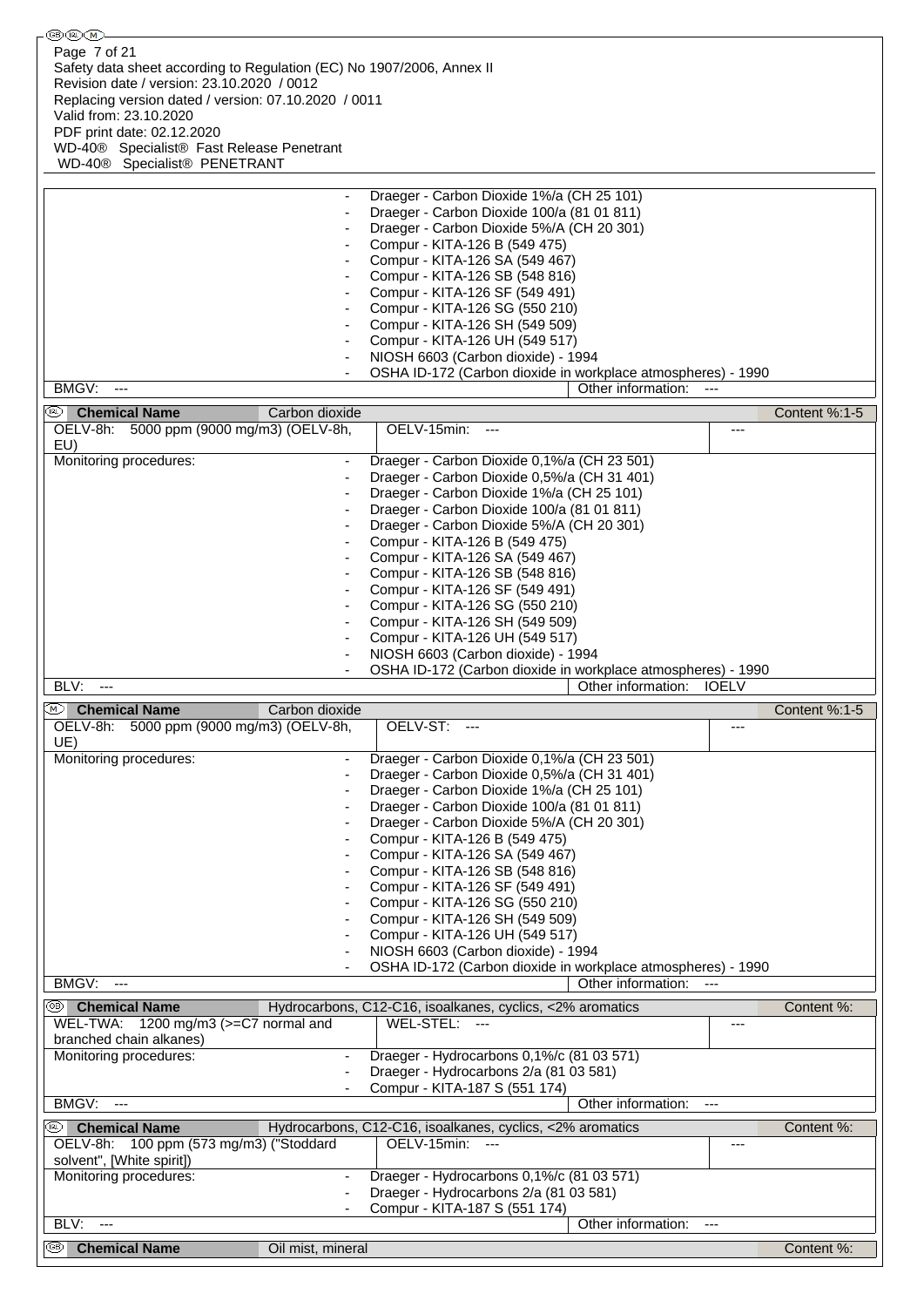| Revision date / version: 23.10.2020 / 0012                                     | Replacing version dated / version: 07.10.2020 / 0011                 |                                           |                       |                  |                 |             |
|--------------------------------------------------------------------------------|----------------------------------------------------------------------|-------------------------------------------|-----------------------|------------------|-----------------|-------------|
| Valid from: 23.10.2020<br>PDF print date: 02.12.2020                           |                                                                      |                                           |                       |                  |                 |             |
| WD-40® Specialist® Fast Release Penetrant<br>WD-40® Specialist® PENETRANT      |                                                                      |                                           |                       |                  |                 |             |
| WEL-TWA: 5 mg/m3 (Mineral oil, excluding                                       |                                                                      | WEL-STEL: ---                             |                       |                  | $---$           |             |
| metal working fluids, ACGIH)                                                   |                                                                      |                                           |                       |                  |                 |             |
| Monitoring procedures:<br>BMGV: ---                                            |                                                                      | Draeger - Oil Mist 1/a (67 33 031)        | Other information:    |                  | $---$           |             |
| (RD  <br><b>Chemical Name</b>                                                  | Oil mist, mineral                                                    |                                           |                       |                  |                 | Content %:  |
| OELV-8h: 5 mg/m3 (Mineral oil, pure, highly &<br>severely refined (inhalable)) |                                                                      | OELV-15min: ---                           |                       |                  | ---             |             |
| Monitoring procedures:<br><b>BLV: ---</b>                                      |                                                                      | Draeger - Oil Mist 1/a (67 33 031)        | Other information:    |                  | $---$           |             |
| ®∣<br><b>Chemical Name</b>                                                     | Paraffin wax, fume                                                   |                                           |                       |                  |                 | Content %:  |
| WEL-TWA: 2 mg/m3<br>Monitoring procedures:                                     | $---$                                                                | WEL-STEL:<br>$6$ mg/m $3$                 |                       |                  | $---$           |             |
| BMGV:<br>$\overline{\phantom{a}}$                                              |                                                                      |                                           | Other information:    |                  | $\overline{a}$  |             |
| (RD  <br><b>Chemical Name</b>                                                  | Paraffin wax, fume                                                   |                                           |                       |                  |                 | Content %:  |
| OELV-8h: 2 mg/m3<br>Monitoring procedures:                                     |                                                                      | OELV-15min:<br>$6$ mg/m $3$               |                       |                  | ---             |             |
| BLV: ---                                                                       |                                                                      |                                           | Other information:    |                  | $\cdots$        |             |
|                                                                                |                                                                      |                                           |                       |                  |                 |             |
| Area of application                                                            | Hydrocarbons, C7, n-alkanes, isoalkanes, cyclics<br>Exposure route / | <b>Effect on health</b>                   | <b>Descripto</b>      | Value            | Unit            | <b>Note</b> |
|                                                                                | Environmental<br>compartment                                         |                                           | r                     |                  |                 |             |
| Consumer                                                                       | Human - dermal                                                       | Long term, systemic<br>effects            | <b>DNEL</b>           | 149              | mg/kg<br>bw/d   |             |
| Consumer                                                                       | Human - inhalation                                                   | Long term, systemic<br>effects            | <b>DNEL</b>           | 447              | mg/m3           |             |
| Consumer                                                                       | Human - oral                                                         | Long term, systemic<br>effects            | <b>DNEL</b>           | 149              | mg/kg<br>bw/d   |             |
| Workers / employees                                                            | Human - dermal                                                       | Long term, systemic<br>effects            | <b>DNEL</b>           | 300              | mg/kg<br>bw/d   |             |
| Workers / employees                                                            | Human - inhalation                                                   | Long term, systemic<br>effects            | <b>DNEL</b>           | 2085             | mg/m3           |             |
|                                                                                |                                                                      |                                           |                       |                  |                 |             |
|                                                                                | Hydrocarbons, C9-C11, n-alkanes, isoalkanes, cyclics, <2% aromatics  |                                           |                       |                  |                 |             |
| Area of application                                                            | Exposure route /<br>Environmental                                    | <b>Effect on health</b>                   | <b>Descripto</b><br>r | Value            | <b>Unit</b>     | <b>Note</b> |
| Consumer                                                                       | compartment<br>Human - oral                                          | Long term, systemic<br>effects            | <b>DNEL</b>           | 300              | mg/kg<br>bw/day |             |
| Consumer                                                                       | Human - dermal                                                       | Long term, systemic                       | <b>DNEL</b>           | 300              | mg/kg           |             |
| Consumer                                                                       | Human - inhalation                                                   | effects<br>Long term, systemic            | <b>DNEL</b>           | 900              | bw/day<br>mg/m3 |             |
| Consumer                                                                       | Human - dermal                                                       | effects<br>Long term, systemic            | <b>DNEL</b>           | 125              | mg/kg           |             |
|                                                                                |                                                                      | effects                                   |                       |                  | bw/day          |             |
| Consumer                                                                       | Human - inhalation                                                   | Long term, systemic<br>effects            | <b>DNEL</b>           | 185              | mg/m3           |             |
| Consumer                                                                       | Human - oral                                                         | Long term, systemic<br>effects            | <b>DNEL</b>           | 125              | mg/kg<br>bw/day |             |
| Workers / employees                                                            | Human - dermal                                                       | Long term, systemic<br>effects            | <b>DNEL</b>           | 300              | mg/kg<br>bw/day |             |
| Workers / employees                                                            | Human - inhalation                                                   | Long term, systemic<br>effects            | <b>DNEL</b>           | 1500             | mg/m3           |             |
| Workers / employees                                                            | Human - dermal                                                       | Long term, systemic                       | <b>DNEL</b>           | $\overline{208}$ | mg/kg           |             |
| Workers / employees                                                            | Human - inhalation                                                   | effects<br>Long term, systemic<br>effects | <b>DNEL</b>           | 871              | bw/day<br>mg/m3 |             |
|                                                                                |                                                                      |                                           |                       |                  |                 |             |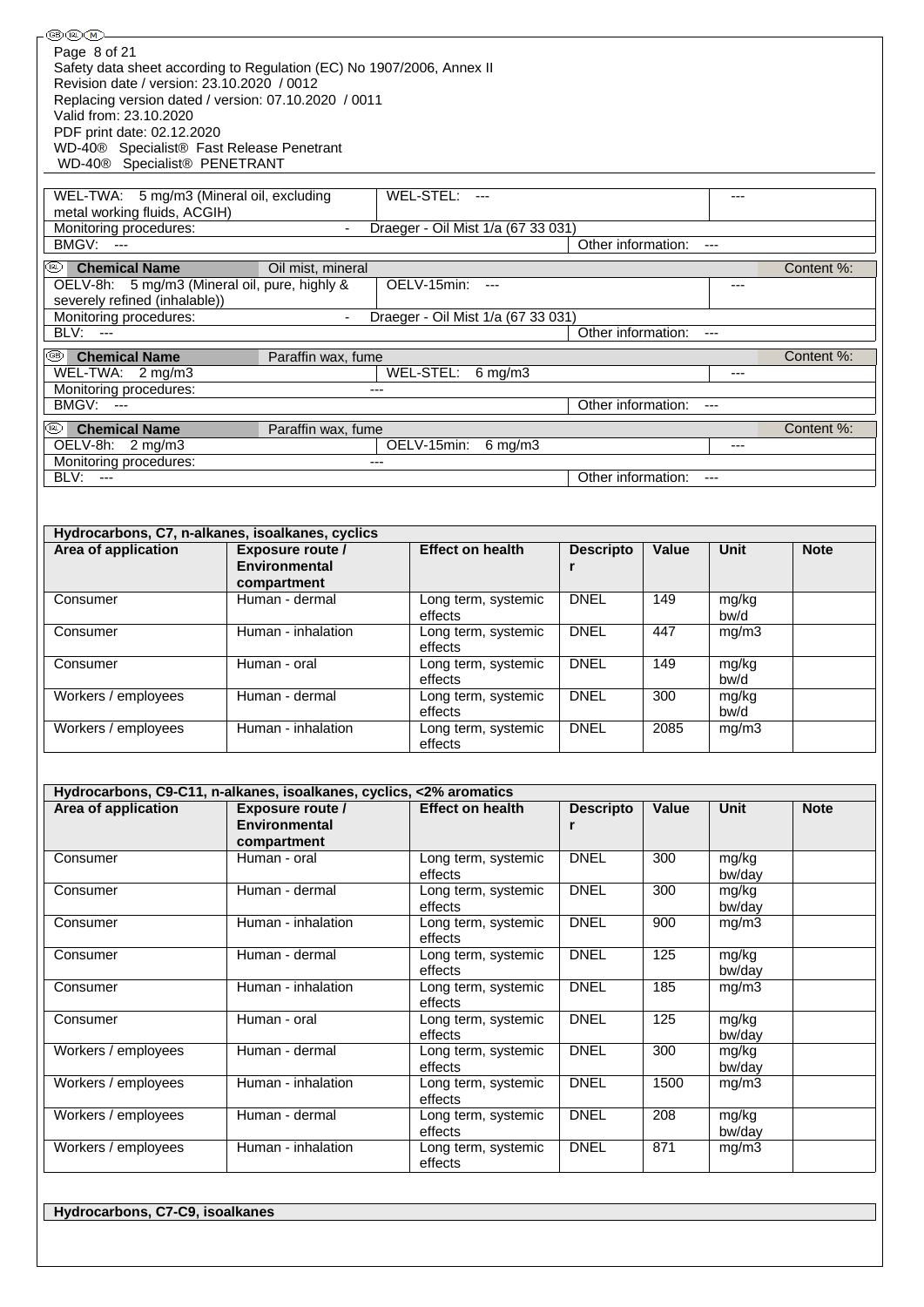| Area of application | Exposure route /<br><b>Environmental</b><br>compartment | <b>Effect on health</b>        | <b>Descripto</b> | Value | <b>Unit</b>     | <b>Note</b> |
|---------------------|---------------------------------------------------------|--------------------------------|------------------|-------|-----------------|-------------|
| Consumer            | Human - oral                                            | Long term, systemic<br>effects | <b>DNEL</b>      | 699   | mg/kg<br>bw/day |             |
| Consumer            | Human - dermal                                          | Long term, systemic<br>effects | <b>DNEL</b>      | 699   | mg/kg<br>bw/dav |             |
| Consumer            | Human - inhalation                                      | Long term, systemic<br>effects | <b>DNEL</b>      | 608   | mg/m3           |             |
| Workers / employees | Human - dermal                                          | Long term, systemic<br>effects | <b>DNEL</b>      | 773   | mg/kg<br>bw/dav |             |
| Workers / employees | Human - inhalation                                      | Long term, systemic<br>effects | <b>DNEL</b>      | 2035  | mg/m3           |             |

| Area of application | Mixture of benzenesulfonic acid, di-C10-14-alkyl derivs., calcium salts<br><b>Exposure route /</b> | <b>Effect on health</b>        | <b>Descripto</b> | Value        | <b>Unit</b>                 | <b>Note</b> |
|---------------------|----------------------------------------------------------------------------------------------------|--------------------------------|------------------|--------------|-----------------------------|-------------|
|                     | Environmental<br>compartment                                                                       |                                | r                |              |                             |             |
|                     | Environment - freshwater                                                                           |                                | <b>PNEC</b>      | 0,1          | mq/l                        |             |
|                     | Environment - marine                                                                               |                                | <b>PNEC</b>      | 0,1          | mg/l                        |             |
|                     | Environment - sediment.<br>freshwater                                                              |                                | <b>PNEC</b>      | 45211        | mg/kg                       |             |
|                     | Environment - sediment.<br>marine                                                                  |                                | <b>PNEC</b>      | 45211        | mg/kg                       |             |
|                     | Environment - water,<br>sporadic (intermittent)<br>release                                         |                                | <b>PNEC</b>      | $\mathbf{1}$ | mg/l                        |             |
|                     | Environment - sewage<br>treatment plant                                                            |                                | <b>PNEC</b>      | 1000         | mg/l                        |             |
|                     | Environment - soil                                                                                 |                                | <b>PNEC</b>      | 36739,7<br>4 | mg/kg                       |             |
| Consumer            | Human - inhalation                                                                                 | Long term, systemic<br>effects | <b>DNEL</b>      | 8,7          | mg/m3                       |             |
| Consumer            | Human - dermal                                                                                     | Long term, systemic<br>effects | <b>DNEL</b>      | 12,5         | mg/kg<br>body<br>weight/day |             |
| Consumer            | Human - oral                                                                                       | Long term, systemic<br>effects | <b>DNEL</b>      | 2,5          | mg/kg<br>body<br>weight/day |             |
| Workers / employees | Human - inhalation                                                                                 | Long term, systemic<br>effects | <b>DNEL</b>      | 35,26        | mg/m3                       |             |
| Workers / employees | Human - dermal                                                                                     | Long term, systemic<br>effects | <b>DNEL</b>      | 25           | mg/kg<br>body<br>weight/day |             |
| Workers / employees | Human - dermal                                                                                     | Short term, local<br>effects   | <b>DNEL</b>      | 1,04         | mg/cm2                      |             |

 WEL-TWA = Workplace Exposure Limit - Long-term exposure limit (8-hour TWA (= time weighted average) reference period) EH40. AGW = "Arbeitsplatzgrenzwert" (workplace limit value, Germany).

(8) = Inhalable fraction (Directive 2017/164/EU, Directive 2004/37/CE). (9) = Respirable fraction (Directive 2017/164/EU, Directive 2004/37/CE). (11) = Inhalable fraction (Directive 2004/37/CE). (12) = Inhalable fraction. Respirable fraction in those Member States that implement, on the date of the entry into force of this Directive, a biomonitoring system with a biological limit value not exceeding 0,002 mg Cd/g creatinine in urine (Directive 2004/37/CE). | WEL-STEL = Workplace Exposure Limit - Short-term exposure limit (15 minute reference period).

(8) = Inhalable fraction (2017/164/EU, 2017/2398/EU). (9) = Respirable fraction (2017/164/EU, 2017/2398/EU). (10) = Short-term exposure limit value in relation to a reference period of 1 minute (2017/164/EU). | BMGV = Biological monitoring guidance value EH40. BGW = "Biologischer Grenzwert" (biological limit value, Germany) | Other information: Sen = Capable of causing occupational asthma. Sk = Can be absorbed through skin. Carc = Capable of causing cancer and/or heritable genetic damage.

\*\* = The exposure limit for this substance is repealed through the TRGS 900 (Germany) of January 2006 with the goal of revision.  $(13)$  = The substance can cause sensitisation of the skin and of the respiratory tract (Directive 2004/37/CE),  $(14)$  = The substance can cause sensitisation of the skin (Directive 2004/37/CE).

 OELV-8h = Occupational Exposure Limit Value (8-hour reference period). (IFV) = Inhalable Fraction and Vapour. (I) = Inhalable Fraction.  $(R)$  = Respirable Fraction.

(8) = Inhalable fraction (Directive 2017/164/EU, Directive 2004/37/CE). (9) = Respirable fraction (Directive 2017/164/EU, Directive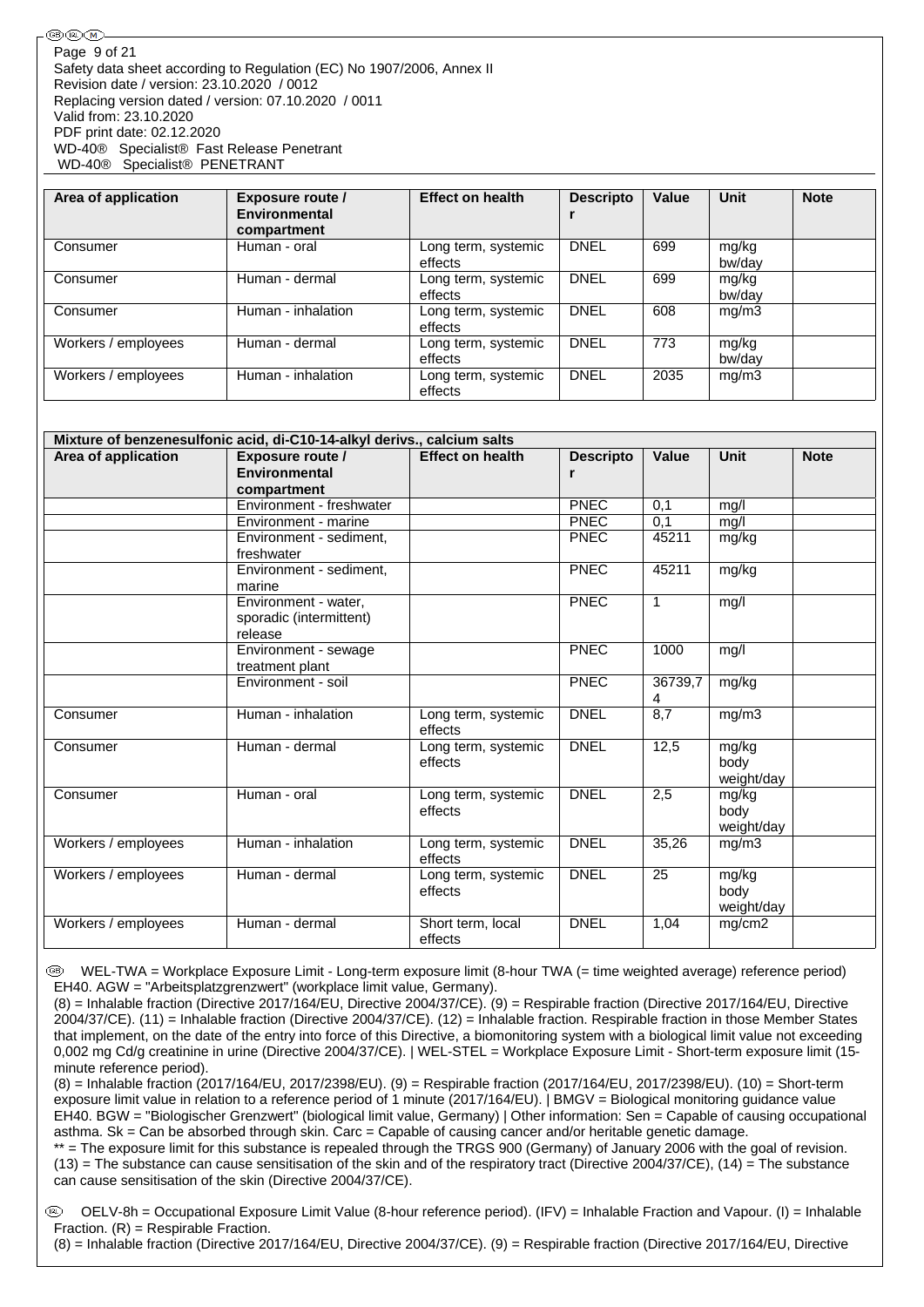֍֎֎ Page 10 of 21Safety data sheet according to Regulation (EC) No 1907/2006, Annex II Revision date / version: 23.10.2020 / 0012 Replacing version dated / version: 07.10.2020 / 0011 Valid from: 23.10.2020 PDF print date: 02.12.2020 WD-40® Specialist® Fast Release Penetrant WD-40® Specialist® PENETRANT 2004/37/CE). (11) = Inhalable fraction (Directive 2004/37/CE). (12) = Inhalable fraction. Respirable fraction in those Member States that implement, on the date of the entry into force of this Directive, a biomonitoring system with a biological limit value not exceeding 0,002 mg Cd/g creatinine in urine (Directive 2004/37/CE). | OELV-15min = Occupational Exposure Limit Value (15-minute reference period). (IFV) = Inhalable Fraction and Vapour. (I) = Inhalable Fraction.  $(R)$  = Respirable Fraction. (8) = Inhalable fraction (2017/164/EU, 2017/2398/EU. (9) = Respirable fraction (2017/164/EU, 2017/2398/EU). (10) = Short-term exposure limit value in relation to a reference period of 1 minute (2017/164/EU). | BLV = Biological limit value | Other information: Carc1A, Carc1B = carcinogenic substance, Cat. 1A or 1B. Muta1A, Muta1B = mutagenic substance, Cat. 1A or 1B. Repr1A, Repr1B = Substances known to be toxic for reproduction, Cat. 1A or 1B. Sk = can be absorbed through skin. Asphx = asphyxiant. Sen = Respiratory sensitizer. BOELV = Binding Occupational Exposure Limit Values. IOELV = Indicative Occupational Exposure Limit Values.  $(13)$  = The substance can cause sensitisation of the skin and of the respiratory tract (Directive 2004/37/CE),  $(14)$  = The substance can cause sensitisation of the skin (Directive 2004/37/CE). OELV-8h = Occupational Exposure Limit Value - 8 h (8-hour reference period as a time-weighted average)  $[9]$  = Inhalable fraction (S.L.424.24),  $[10]$  = Respirable fraction (S.L.424.24). (8) = Inhalable fraction (Directive 2017/164/EU, Directive 2004/37/CE). (9) = Respirable fraction (Directive 2017/164/EU, Directive 2004/37/CE). (11) = Inhalable fraction (Directive 2004/37/CE). (12) = Inhalable fraction. Respirable fraction in those Member States that implement, on the date of the entry into force of this Directive, a biomonitoring system with a biological limit value not exceeding 0,002 mg Cd/g creatinine in urine (Directive 2004/37/CE). | OELV-ST = Occupational Exposure Limit Value - Short-term (15-minute reference period) (8) = Inhalable fraction (2017/164/EU, 2017/2398/EU). (9) = Respirable fraction (2017/164/EU, 2017/2398/EU). (10) = Short-term exposure limit value in relation to a reference period of 1 minute (2017/164/EU). [8] = Short-term exposure limit value in relation to a reference period of 1 minute. (S.L.424.24), [9] = Inhalable fraction (S.L.424.24),  $[10]$  = Respirable fraction (S.L.424.24) | BMGV = Biological monitoring guidance value EH40. BGW = "Biologischer Grenzwert" (biological limit value, Germany) | Other information: Skin = Possibility of a significant uptake through the skin. [11] = When selecting an appropriate exposure monitoring method , account should be taken of potential limitations and interferences that may arise in the presence of other sulphur compounds. (S.L.424.24), [12] = The mist is defined as the thoracic fraction. (S.L.424.24), [13] = Established in accordance with the Annex to Directive 91/322/EEC. (S.L.424.24), [14] = During exposure monitoring for mercury and its divalent inorganic compounds, account should be taken of relevant biological monitoring techniques that complement the OELV. (S.L.424.24). (EU13) = The substance can cause sensitisation of the skin and of the respiratory tract (Directive 2004/37/CE), (EU14) = The substance can cause sensitisation of the skin (Directive 2004/37/CE). **8.2 Exposure controls 8.2.1 Appropriate engineering controls** Ensure good ventilation. This can be achieved by local suction or general air extraction. If this is insufficient to maintain the concentration under the WEL or AGW values, suitable breathing protection should be worn. Applies only if maximum permissible exposure values are listed here.

Suitable assessment methods for reviewing the effectiveness of protection measures adopted include metrological and nonmetrological investigative techniques.

These are specified by e.g. EN 14042.

EN 14042 "Workplace atmospheres. Guide for the application and use of procedures for the assessment of exposure to chemical and biological agents".

### **8.2.2 Individual protection measures, such as personal protective equipment**

General hygiene measures for the handling of chemicals are applicable.

Wash hands before breaks and at end of work.

Keep away from food, drink and animal feedingstuffs.

Remove contaminated clothing and protective equipment before entering areas in which food is consumed.

Eye/face protection: With danger of contact with eyes. Tight fitting protective goggles with side protection (EN 166).

Skin protection - Hand protection: Normally not necessary. with long-term contact: If applicable Protective nitrile gloves (EN 374). Minimum layer thickness in mm: 0,4 Permeation time (penetration time) in minutes: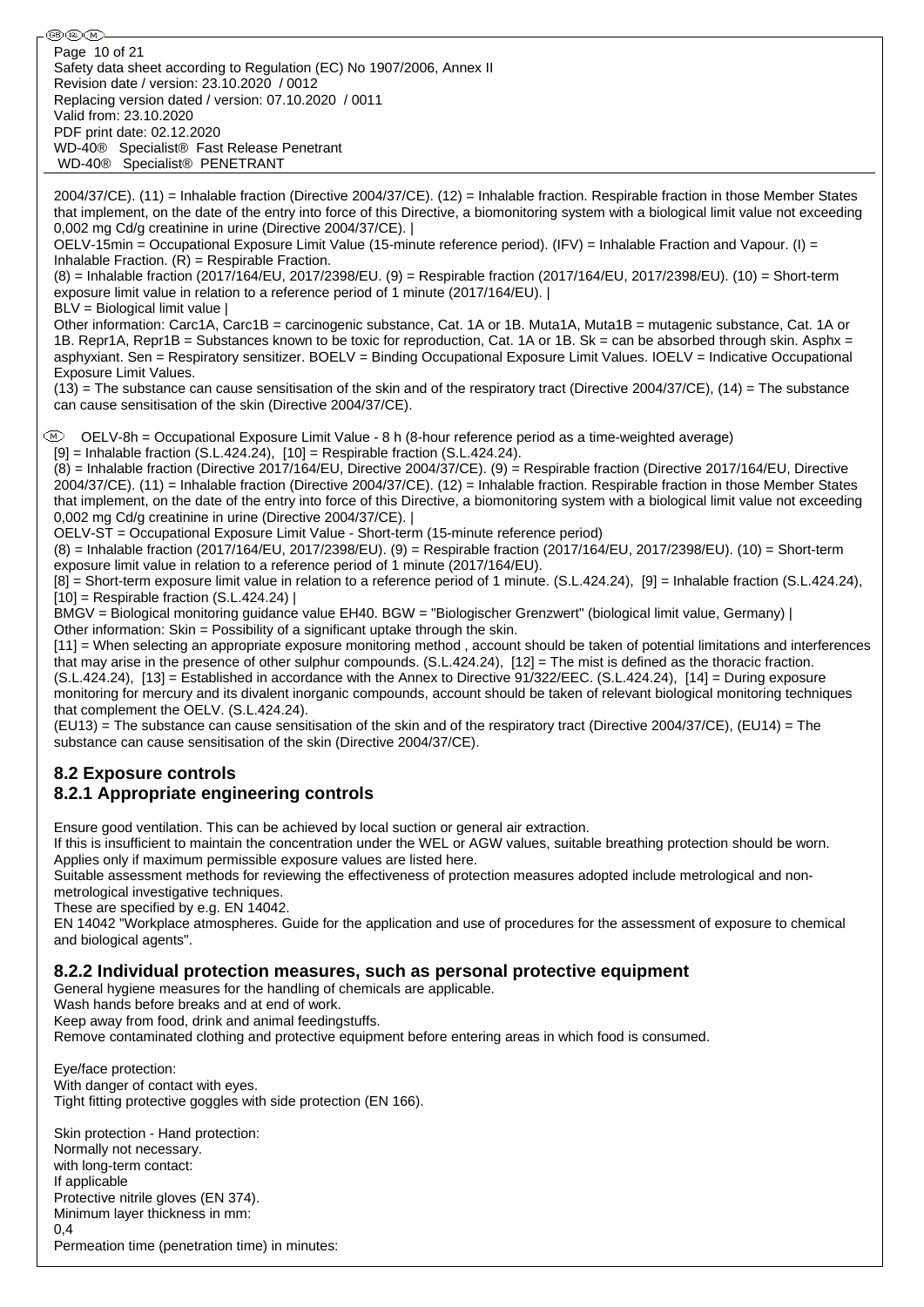֍֎֎ Page 11 of 21Safety data sheet according to Regulation (EC) No 1907/2006, Annex II Revision date / version: 23.10.2020 / 0012 Replacing version dated / version: 07.10.2020 / 0011 Valid from: 23.10.2020 PDF print date: 02.12.2020 WD-40® Specialist® Fast Release Penetrant WD-40® Specialist® PENETRANT

>= 480

Protective Viton® / fluoroelastomer gloves (EN 374). Minimum layer thickness in mm: 0,4 Permeation time (penetration time) in minutes:

 $= 480$ Protective hand cream recommended.

Skin protection - Other: Protective working garments (e.g. safety shoes EN ISO 20345, long-sleeved protective working garments).

Respiratory protection: Normally not necessary. If OES or MEL is exceeded. Filter A2 P2 (EN 14387), code colour brown, white At high concentrations: Respiratory protection appliance (insulation device) (e.g. EN 137 or EN 138) Observe wearing time limitations for respiratory protection equipment.

Thermal hazards: Not applicable

Additional information on hand protection - No tests have been performed.

In the case of mixtures, the selection has been made according to the knowledge available and the information about the contents. Selection of materials derived from glove manufacturer's indications.

Final selection of glove material must be made taking the breakthrough times, permeation rates and degradation into account. Selection of a suitable glove depends not only on the material but also on other quality characteristics and varies from manufacturer to manufacturer.

In the case of mixtures, the resistance of glove materials cannot be predicted and must therefore be tested before use.

The exact breakthrough time of the glove material can be requested from the protective glove manufacturer and must be observed.

### **8.2.3 Environmental exposure controls**

No information available at present.

## **SECTION 9: Physical and chemical properties**

## **9.1 Information on basic physical and chemical properties**

| Physical state:                          | Aerosol. Active substance: liquid.                              |
|------------------------------------------|-----------------------------------------------------------------|
| Colour:                                  | <b>Beige</b>                                                    |
| Odour:                                   | Perfumed                                                        |
| Odour threshold:                         | Not determined                                                  |
| pH-value:                                | n.a.                                                            |
| Melting point/freezing point:            | Not determined                                                  |
| Initial boiling point and boiling range: | n.a.                                                            |
| Flash point:                             | n.a.                                                            |
| Evaporation rate:                        | Not determined                                                  |
| Flammability (solid, gas):               | Not determined                                                  |
| Lower explosive limit:                   | 0,8 Vol-%                                                       |
| Upper explosive limit:                   | Not determined                                                  |
| Vapour pressure:                         | Not determined                                                  |
| Vapour density (air = $1$ ):             | Not determined                                                  |
| Density:                                 | $0,764$ g/ml                                                    |
| Bulk density:                            | n.a.                                                            |
| Solubility(ies):                         | Not determined                                                  |
| Water solubility:                        | Not miscible                                                    |
| Partition coefficient (n-octanol/water): | Not determined                                                  |
| Auto-ignition temperature:               | Not determined                                                  |
| Decomposition temperature:               | Not determined                                                  |
| Viscosity:                               | Not determined                                                  |
| Explosive properties:                    | Product is not explosive. Possible build up of explosive/highly |
|                                          | flammable vapour/air mixture.                                   |
| Oxidising properties:                    | No                                                              |
| 9.2 Other information                    |                                                                 |
| Miscibility:                             | Not determined                                                  |
| Fat solubility / solvent:                | Not determined                                                  |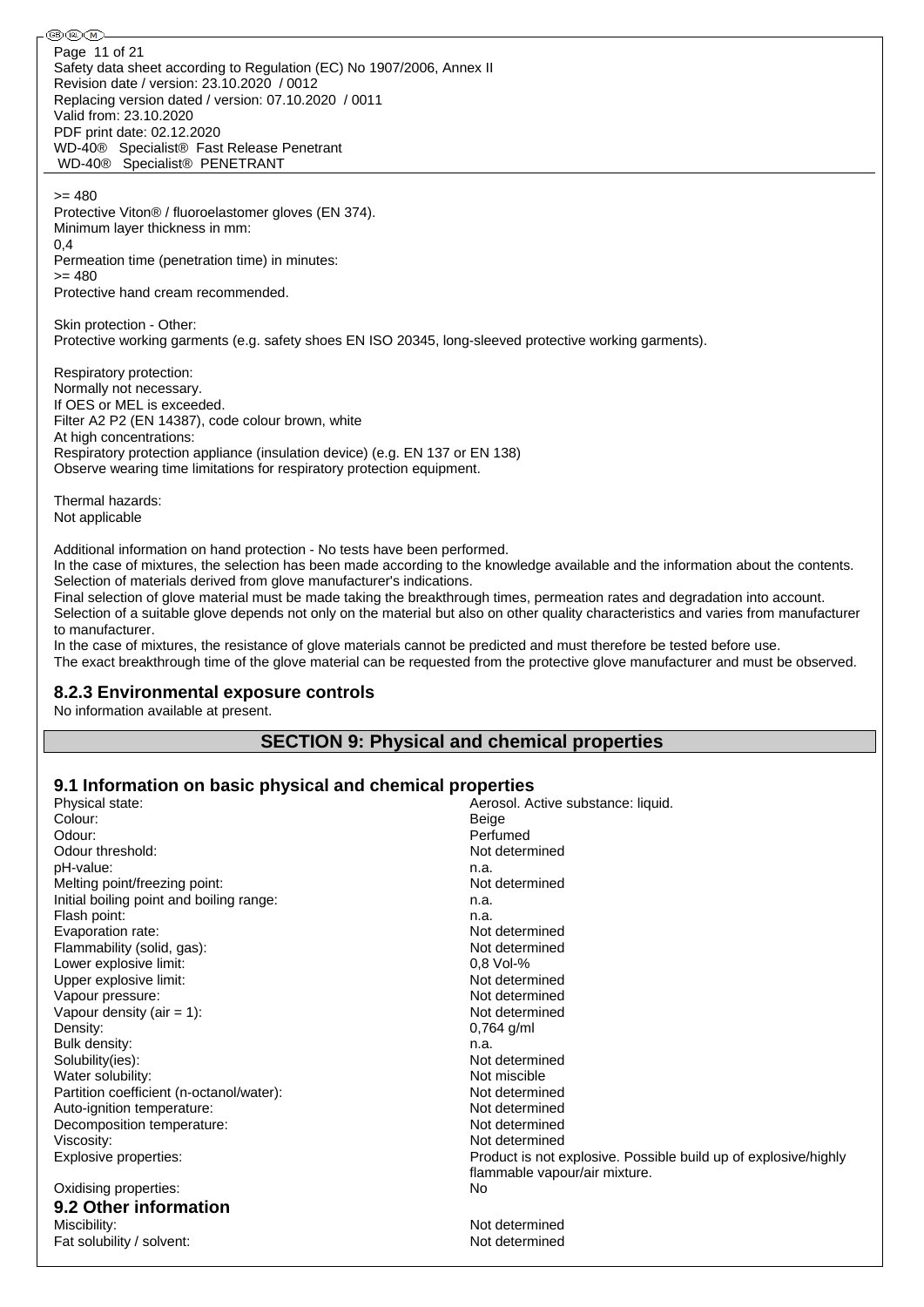Conductivity: Not determined Surface tension: Not determined<br>Solvents content: Not determined<br>Not determined Solvents content:

### **SECTION 10: Stability and reactivity**

### **10.1 Reactivity**

The product has not been tested.

**10.2 Chemical stability**

Stable with proper storage and handling.

## **10.3 Possibility of hazardous reactions**

No dangerous reactions are known.

## **10.4 Conditions to avoid**

Heating, open flame, ignition sources Pressure increase will result in danger of bursting.

### **10.5 Incompatible materials**

Avoid contact with strong oxidizing agents.

### **10.6 Hazardous decomposition products**

No decomposition when used as directed.

### **SECTION 11: Toxicological information**

### **11.1 Information on toxicological effects**

Possibly more information on health effects, see Section 2.1 (classification).

| WD-40 <sup>®</sup> Specialist <sup>®</sup> Fast Release Penetrant |                 |       |      |          |                    |              |
|-------------------------------------------------------------------|-----------------|-------|------|----------|--------------------|--------------|
| <b>WD-40® Specialist® PENETRANT</b>                               |                 |       |      |          |                    |              |
| <b>Toxicity / effect</b>                                          | <b>Endpoint</b> | Value | Unit | Organism | <b>Test method</b> | <b>Notes</b> |
| Acute toxicity, by oral route:                                    |                 |       |      |          |                    | n.d.a.       |
| Acute toxicity, by dermal                                         |                 |       |      |          |                    | n.d.a.       |
| route:                                                            |                 |       |      |          |                    |              |
| Acute toxicity, by inhalation:                                    |                 |       |      |          |                    | n.d.a.       |
| Skin corrosion/irritation:                                        |                 |       |      |          |                    | n.d.a.       |
| Serious eye                                                       |                 |       |      |          |                    | n.d.a.       |
| damage/irritation:                                                |                 |       |      |          |                    |              |
| Respiratory or skin                                               |                 |       |      |          |                    | n.d.a.       |
| sensitisation:                                                    |                 |       |      |          |                    |              |
| Germ cell mutagenicity:                                           |                 |       |      |          |                    | n.d.a.       |
| Carcinogenicity:                                                  |                 |       |      |          |                    | n.d.a.       |
| Reproductive toxicity:                                            |                 |       |      |          |                    | n.d.a.       |
| Specific target organ toxicity -                                  |                 |       |      |          |                    | n.d.a.       |
| single exposure (STOT-SE):                                        |                 |       |      |          |                    |              |
| Specific target organ toxicity -                                  |                 |       |      |          |                    | n.d.a.       |
| repeated exposure (STOT-                                          |                 |       |      |          |                    |              |
| $RE)$ :                                                           |                 |       |      |          |                    |              |
| Aspiration hazard:                                                |                 |       |      |          |                    | n.d.a.       |
| Symptoms:                                                         |                 |       |      |          |                    | n.d.a.       |

| Hydrocarbons, C7, n-alkanes, isoalkanes, cyclics |                 |       |         |            |                       |              |  |  |
|--------------------------------------------------|-----------------|-------|---------|------------|-----------------------|--------------|--|--|
| <b>Toxicity / effect</b>                         | <b>Endpoint</b> | Value | Unit    | Organism   | <b>Test method</b>    | <b>Notes</b> |  |  |
| Acute toxicity, by oral route:                   | LD50            | >5840 | mg/kg   | Rat        | OECD 401 (Acute       | Analogous    |  |  |
|                                                  |                 |       |         |            | Oral Toxicity)        | conclusion   |  |  |
| Acute toxicity, by dermal                        | LD50            | >2920 | mg/kg   | Rat        | OECD 402 (Acute       | Analogous    |  |  |
| route:                                           |                 |       |         |            | Dermal Toxicity)      | conclusion   |  |  |
| Acute toxicity, by inhalation:                   | <b>LC50</b>     | >23.3 | mg/l/4h | Rat        | OECD 403 (Acute       | Analogous    |  |  |
|                                                  |                 |       |         |            | Inhalation Toxicity)  | conclusion   |  |  |
| Skin corrosion/irritation:                       |                 |       |         | Rabbit     | OECD 404 (Acute       | Irritant     |  |  |
|                                                  |                 |       |         |            | Dermal                |              |  |  |
|                                                  |                 |       |         |            | Irritation/Corrosion) |              |  |  |
| Serious eye                                      |                 |       |         | Rabbit     |                       | Not irritant |  |  |
| damage/irritation:                               |                 |       |         |            |                       |              |  |  |
| Respiratory or skin                              |                 |       |         | Guinea pig | OECD 406 (Skin        | No (skin     |  |  |
| sensitisation:                                   |                 |       |         |            | Sensitisation)        | contact)     |  |  |
|                                                  |                 |       |         |            |                       |              |  |  |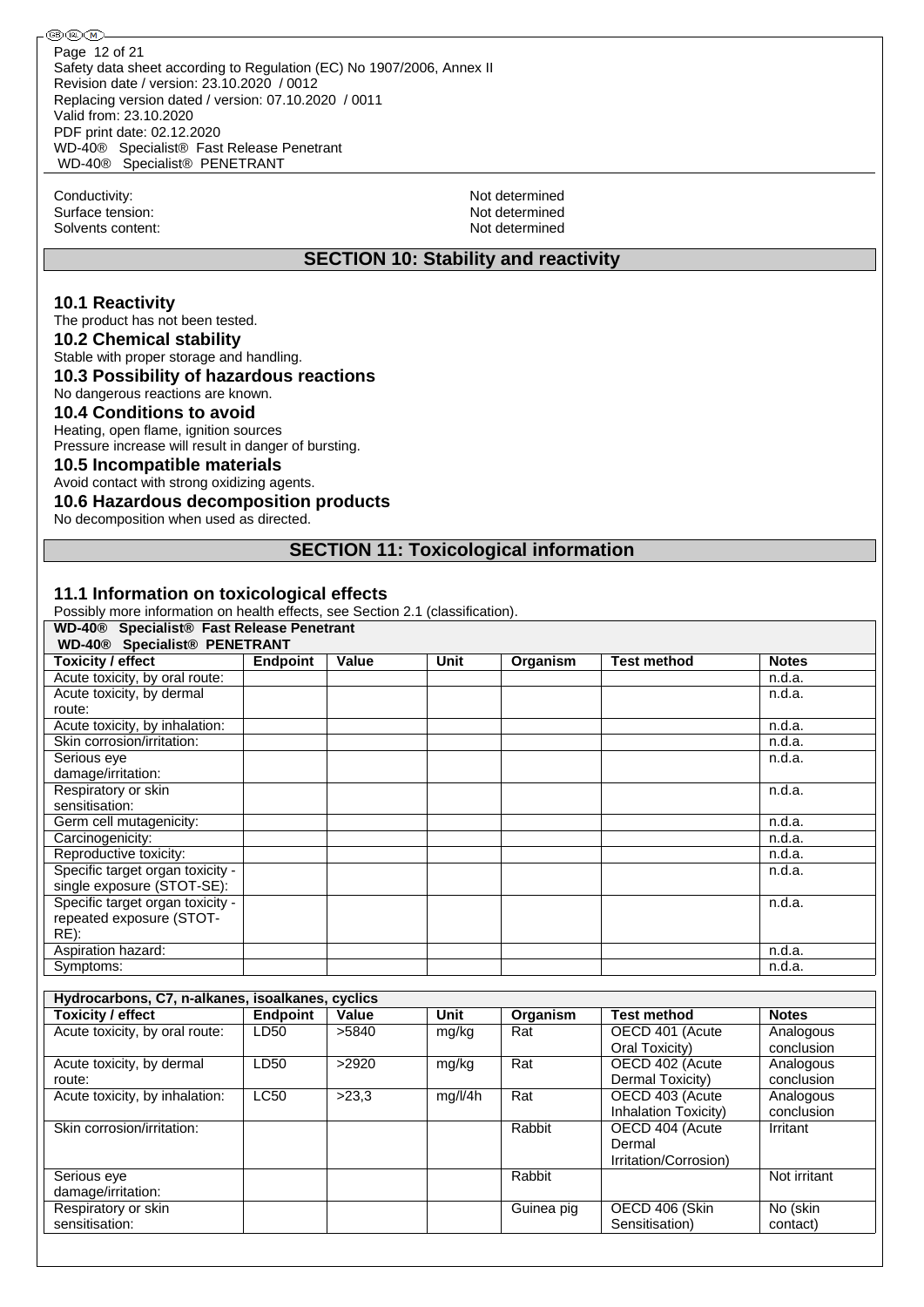| Page 13 of 21              |                                                                       |
|----------------------------|-----------------------------------------------------------------------|
|                            | Safety data sheet according to Regulation (EC) No 1907/2006, Annex II |
|                            | Revision date / version: 23.10.2020 / 0012                            |
|                            | Replacing version dated / version: 07.10.2020 / 0011                  |
| Valid from: 23.10.2020     |                                                                       |
| PDF print date: 02.12.2020 |                                                                       |
|                            | WD-40® Specialist® Fast Release Penetrant                             |
|                            | WD-40® Specialist® PENETRANT                                          |

| Germ cell mutagenicity: |              |      |     |     | OECD 476 (In Vitro<br>Mammalian Cell Gene<br><b>Mutation Test)</b>     | Negative                                                                                                                                                                                                   |
|-------------------------|--------------|------|-----|-----|------------------------------------------------------------------------|------------------------------------------------------------------------------------------------------------------------------------------------------------------------------------------------------------|
| Carcinogenicity:        |              |      |     |     |                                                                        | Negative                                                                                                                                                                                                   |
| Reproductive toxicity:  | <b>NOAEL</b> | 9000 | ppm | Rat | OECD 416 (Two-<br>generation<br><b>Reproduction Toxicity</b><br>Study) | Negative                                                                                                                                                                                                   |
| Aspiration hazard:      |              |      |     |     |                                                                        | Yes                                                                                                                                                                                                        |
| Symptoms:               |              |      |     |     |                                                                        | diarrhoea,<br>headaches,<br>dizziness,<br>nausea and<br>vomiting.                                                                                                                                          |
| Symptoms:               |              |      |     |     |                                                                        | drowsiness,<br>unconsciousnes<br>s.<br>heart/circulatory<br>disorders,<br>headaches,<br>cramps,<br>drowsiness,<br>mucous<br>membrane<br>irritation,<br>dizziness,<br>nausea and<br>vomiting.,<br>diarrhoea |

| Hydrocarbons, C9-C11, n-alkanes, isoalkanes, cyclics, <2% aromatics |                 |       |             |            |                           |               |  |  |  |  |
|---------------------------------------------------------------------|-----------------|-------|-------------|------------|---------------------------|---------------|--|--|--|--|
| Toxicity / effect                                                   | <b>Endpoint</b> | Value | <b>Unit</b> | Organism   | <b>Test method</b>        | <b>Notes</b>  |  |  |  |  |
| Acute toxicity, by oral route:                                      | LD50            | >5000 | mg/kg       | Rat        | OECD 401 (Acute           |               |  |  |  |  |
|                                                                     |                 |       |             |            | Oral Toxicity)            |               |  |  |  |  |
| Acute toxicity, by dermal                                           | LD50            | >5000 | mg/kg       | Rabbit     | OECD 402 (Acute           |               |  |  |  |  |
| route:                                                              |                 |       |             |            | Dermal Toxicity)          |               |  |  |  |  |
| Acute toxicity, by inhalation:                                      | LD50            | >18,5 | mg/l/4h     | Rat        | OECD 403 (Acute           |               |  |  |  |  |
|                                                                     |                 |       |             |            | Inhalation Toxicity)      |               |  |  |  |  |
| Skin corrosion/irritation:                                          |                 |       |             | Rabbit     | OECD 404 (Acute           | Not irritant, |  |  |  |  |
|                                                                     |                 |       |             |            | Dermal                    | Repeated      |  |  |  |  |
|                                                                     |                 |       |             |            | Irritation/Corrosion)     | exposure may  |  |  |  |  |
|                                                                     |                 |       |             |            |                           | cause skin    |  |  |  |  |
|                                                                     |                 |       |             |            |                           | dryness or    |  |  |  |  |
|                                                                     |                 |       |             |            |                           | cracking.     |  |  |  |  |
| Serious eye                                                         |                 |       |             | Rabbit     | OECD 405 (Acute           | Not irritant  |  |  |  |  |
| damage/irritation:                                                  |                 |       |             |            | Eye                       |               |  |  |  |  |
|                                                                     |                 |       |             |            | Irritation/Corrosion)     |               |  |  |  |  |
| Respiratory or skin                                                 |                 |       |             | Guinea pig | OECD 406 (Skin            | No (skin      |  |  |  |  |
| sensitisation:                                                      |                 |       |             |            | Sensitisation)            | contact)      |  |  |  |  |
| Germ cell mutagenicity:                                             |                 |       |             |            | OECD 471 (Bacterial       | Negative,     |  |  |  |  |
|                                                                     |                 |       |             |            | <b>Reverse Mutation</b>   | Analogous     |  |  |  |  |
|                                                                     |                 |       |             |            | Test)                     | conclusion    |  |  |  |  |
| Carcinogenicity:                                                    |                 |       |             |            | OECD 453                  | Negative,     |  |  |  |  |
|                                                                     |                 |       |             |            | (Combined Chronic         | Analogous     |  |  |  |  |
|                                                                     |                 |       |             |            | Toxicity/Carcinogenicit   | conclusion    |  |  |  |  |
|                                                                     |                 |       |             |            | y Studies)                |               |  |  |  |  |
| Reproductive toxicity:                                              |                 |       |             |            | <b>OECD 414 (Prenatal</b> | Negative,     |  |  |  |  |
|                                                                     |                 |       |             |            | Developmental             | Analogous     |  |  |  |  |
|                                                                     |                 |       |             |            | <b>Toxicity Study)</b>    | conclusion    |  |  |  |  |
| Specific target organ toxicity -                                    |                 |       |             |            |                           | May cause     |  |  |  |  |
| single exposure (STOT-SE):                                          |                 |       |             |            |                           | drowsiness or |  |  |  |  |
|                                                                     |                 |       |             |            |                           | dizziness.,   |  |  |  |  |
|                                                                     |                 |       |             |            |                           | STOT SE 3,    |  |  |  |  |
|                                                                     |                 |       |             |            |                           | H336          |  |  |  |  |
| Aspiration hazard:                                                  |                 |       |             |            |                           | Yes           |  |  |  |  |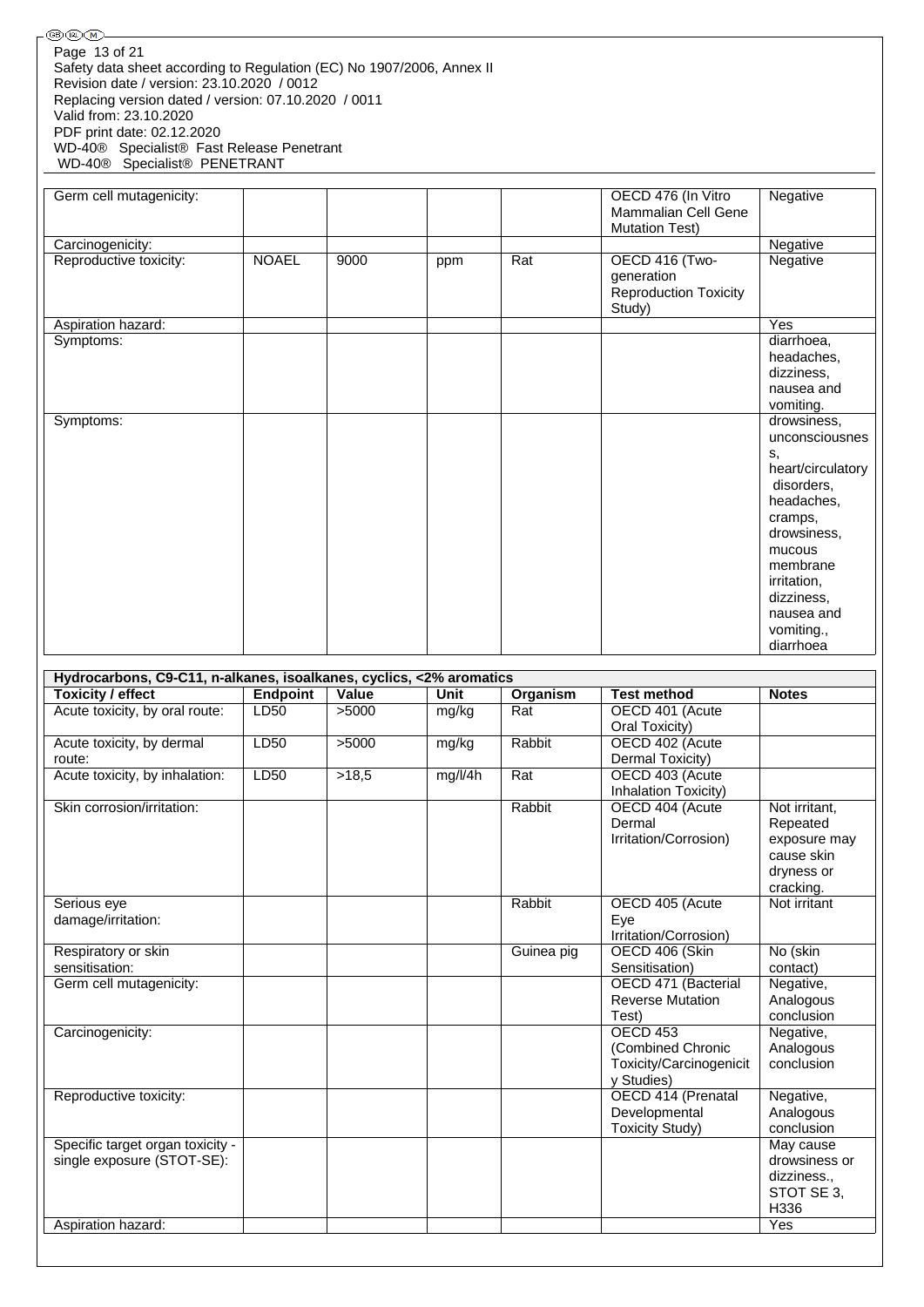| (⊌⊌)(⊮U∖M)—                                                             |                 |       |       |            |                              |                   |
|-------------------------------------------------------------------------|-----------------|-------|-------|------------|------------------------------|-------------------|
| Page 14 of 21                                                           |                 |       |       |            |                              |                   |
| Safety data sheet according to Regulation (EC) No 1907/2006, Annex II   |                 |       |       |            |                              |                   |
| Revision date / version: 23.10.2020 / 0012                              |                 |       |       |            |                              |                   |
| Replacing version dated / version: 07.10.2020 / 0011                    |                 |       |       |            |                              |                   |
| Valid from: 23.10.2020                                                  |                 |       |       |            |                              |                   |
| PDF print date: 02.12.2020                                              |                 |       |       |            |                              |                   |
| WD-40® Specialist® Fast Release Penetrant                               |                 |       |       |            |                              |                   |
| WD-40® Specialist® PENETRANT                                            |                 |       |       |            |                              |                   |
|                                                                         |                 |       |       |            |                              |                   |
| Symptoms:                                                               |                 |       |       |            |                              | unconsciousnes    |
|                                                                         |                 |       |       |            |                              |                   |
|                                                                         |                 |       |       |            |                              | s, headaches,     |
|                                                                         |                 |       |       |            |                              | dizziness,        |
|                                                                         |                 |       |       |            |                              | discoloration of  |
|                                                                         |                 |       |       |            |                              | the skin,         |
|                                                                         |                 |       |       |            |                              | vomiting,         |
|                                                                         |                 |       |       |            |                              | diarrhoea         |
| Specific target organ toxicity -                                        |                 |       |       |            | OECD 408 (Repeated           | Not to be         |
| repeated exposure (STOT-                                                |                 |       |       |            | Dose 90-Day Oral             | expected          |
| RE), oral:                                                              |                 |       |       |            | <b>Toxicity Study in</b>     |                   |
|                                                                         |                 |       |       |            | Rodents)                     |                   |
|                                                                         |                 |       |       |            |                              |                   |
| Hydrocarbons, C7-C9, isoalkanes                                         |                 |       |       |            |                              |                   |
| <b>Toxicity / effect</b>                                                | <b>Endpoint</b> | Value | Unit  | Organism   | <b>Test method</b>           | <b>Notes</b>      |
| Acute toxicity, by oral route:                                          | LD50            | >5000 | mg/kg | Rat        | OECD 401 (Acute              |                   |
|                                                                         |                 |       |       |            | Oral Toxicity)               |                   |
| Acute toxicity, by dermal                                               | LD50            | >2000 | mg/kg | Rabbit     | OECD 402 (Acute              |                   |
| route:                                                                  |                 |       |       |            |                              |                   |
|                                                                         |                 |       |       |            | Dermal Toxicity)             |                   |
| Acute toxicity, by inhalation:                                          | <b>LC50</b>     | >9,4  | mg/l  | Rat        | OECD 403 (Acute              | Aerosol           |
|                                                                         |                 |       |       |            | Inhalation Toxicity)         |                   |
| Skin corrosion/irritation:                                              |                 |       |       | Rabbit     | OECD 404 (Acute              | Irritant          |
|                                                                         |                 |       |       |            | Dermal                       |                   |
|                                                                         |                 |       |       |            | Irritation/Corrosion)        |                   |
| Serious eye                                                             |                 |       |       | Rabbit     | OECD 405 (Acute              | Not irritant      |
| damage/irritation:                                                      |                 |       |       |            | Eye                          |                   |
|                                                                         |                 |       |       |            | Irritation/Corrosion)        |                   |
| Respiratory or skin                                                     |                 |       |       | Guinea pig | OECD 406 (Skin               | Not sensitizising |
| sensitisation:                                                          |                 |       |       |            | Sensitisation)               |                   |
| Germ cell mutagenicity:                                                 |                 |       |       |            | OECD 471 (Bacterial          | Negative          |
|                                                                         |                 |       |       |            | <b>Reverse Mutation</b>      |                   |
|                                                                         |                 |       |       |            | Test)                        |                   |
| Germ cell mutagenicity:                                                 |                 |       |       | Rat        | OECD 478 (Genetic            | Negative          |
|                                                                         |                 |       |       |            | Toxicology - Rodent          |                   |
|                                                                         |                 |       |       |            | dominant Lethal Test)        |                   |
| Reproductive toxicity:                                                  | <b>NOAEL</b>    | 9000  |       | Rat        | OECD 416 (Two-               | Negative          |
|                                                                         |                 |       | ppm   |            | generation                   |                   |
|                                                                         |                 |       |       |            |                              |                   |
|                                                                         |                 |       |       |            | <b>Reproduction Toxicity</b> |                   |
|                                                                         |                 |       |       |            | Study)                       |                   |
| Specific target organ toxicity -                                        | <b>NOAEC</b>    | 1200  | ppm   | Rat        | <b>OECD 413</b>              | Negative          |
| repeated exposure (STOT-                                                |                 |       |       |            | (Subchronic Inhalation       |                   |
| $RE)$ :                                                                 |                 |       |       |            | Toxicity - 90-Day            |                   |
|                                                                         |                 |       |       |            | Study)                       |                   |
| Aspiration hazard:                                                      |                 |       |       |            |                              | Yes               |
| Symptoms:                                                               |                 |       |       |            |                              | headaches,        |
|                                                                         |                 |       |       |            |                              | mucous            |
|                                                                         |                 |       |       |            |                              | membrane          |
|                                                                         |                 |       |       |            |                              | irritation,       |
|                                                                         |                 |       |       |            |                              | dizziness         |
|                                                                         |                 |       |       |            |                              |                   |
| <b>Carbon dioxide</b>                                                   |                 |       |       |            |                              |                   |
| <b>Toxicity / effect</b>                                                | Endpoint        | Value | Unit  | Organism   | <b>Test method</b>           | <b>Notes</b>      |
|                                                                         |                 |       |       |            |                              |                   |
| Symptoms:                                                               |                 |       |       |            |                              | unconsciousnes    |
|                                                                         |                 |       |       |            |                              | s, blisters by    |
|                                                                         |                 |       |       |            |                              | skin-contact,     |
|                                                                         |                 |       |       |            |                              | vomiting,         |
|                                                                         |                 |       |       |            |                              | frostbite,        |
|                                                                         |                 |       |       |            |                              | annoyance,        |
|                                                                         |                 |       |       |            |                              | palpitations,     |
|                                                                         |                 |       |       |            |                              | itching,          |
|                                                                         |                 |       |       |            |                              | headaches,        |
|                                                                         |                 |       |       |            |                              | cramps, ear       |
|                                                                         |                 |       |       |            |                              | noises,           |
|                                                                         |                 |       |       |            |                              | dizziness         |
|                                                                         |                 |       |       |            |                              |                   |
| Mixture of benzenesulfonic acid, di-C10-14-alkyl derivs., calcium salts |                 |       |       |            |                              |                   |
| <b>Toxicity / effect</b>                                                | <b>Endpoint</b> | Value | Unit  | Organism   | <b>Test method</b>           | <b>Notes</b>      |
|                                                                         |                 |       |       |            |                              |                   |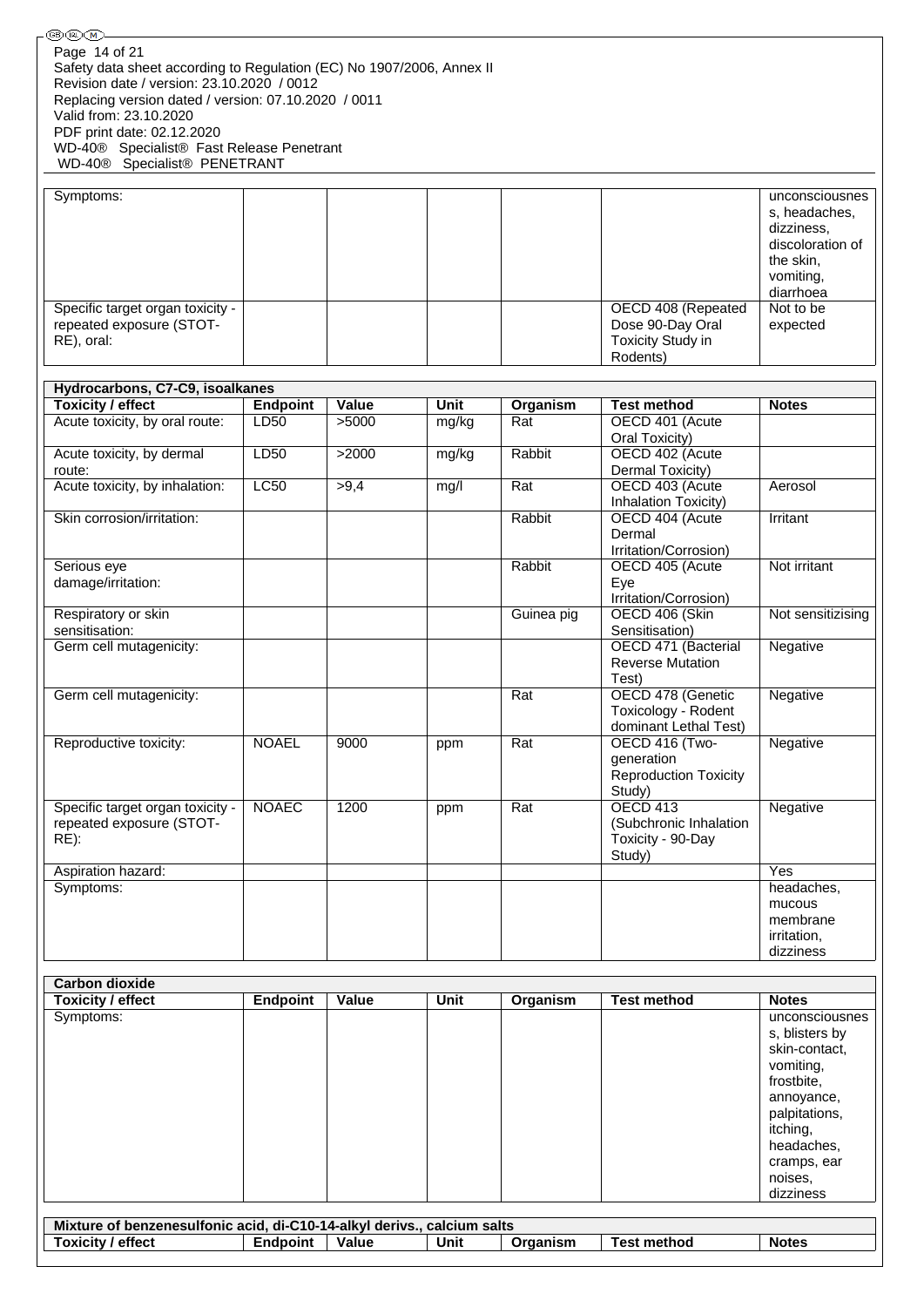®®® Page 15 of 21Safety data sheet according to Regulation (EC) No 1907/2006, Annex II Revision date / version: 23.10.2020 / 0012 Replacing version dated / version: 07.10.2020 / 0011 Valid from: 23.10.2020 PDF print date: 02.12.2020 WD-40® Specialist® Fast Release Penetrant WD-40® Specialist® PENETRANT

| Acute toxicity, by oral route:        | LD50 | >5000 | mg/kg   | Rat                       | OECD 401 (Acute                                              |                                                                               |
|---------------------------------------|------|-------|---------|---------------------------|--------------------------------------------------------------|-------------------------------------------------------------------------------|
| Acute toxicity, by dermal             | LD50 | >2000 | mg/kg   | Rat                       | Oral Toxicity)<br>OECD 402 (Acute                            |                                                                               |
| route:                                |      |       |         |                           | Dermal Toxicity)                                             |                                                                               |
| Acute toxicity, by inhalation:        | LD50 | >1.9  | mg/l/4h | Rat                       |                                                              | Aerosol,<br>Maximum<br>achievable<br>concentration<br>Analogous<br>conclusion |
| Skin corrosion/irritation:            |      |       |         | Rabbit                    | OECD 404 (Acute<br>Dermal<br>Irritation/Corrosion)           | Not irritant                                                                  |
| Serious eye<br>damage/irritation:     |      |       |         | Rabbit                    | OECD 405 (Acute<br>Eye<br>Irritation/Corrosion)              | Not irritant                                                                  |
| Respiratory or skin<br>sensitisation: |      |       |         | Mouse                     | OECD 429 (Skin<br>Sensitisation - Local<br>Lymph Node Assay) | Yes (skin<br>contact)                                                         |
| Germ cell mutagenicity:               |      |       |         | Salmonella<br>typhimurium | (Ames-Test)                                                  | Negative                                                                      |

| Hydrocarbons, C12-C16, isoalkanes, cyclics, <2% aromatics |                 |       |              |                           |                                                                        |                                                                                    |  |  |  |  |  |
|-----------------------------------------------------------|-----------------|-------|--------------|---------------------------|------------------------------------------------------------------------|------------------------------------------------------------------------------------|--|--|--|--|--|
| Toxicity / effect                                         | <b>Endpoint</b> | Value | Unit         | Organism                  | <b>Test method</b>                                                     | <b>Notes</b>                                                                       |  |  |  |  |  |
| Acute toxicity, by oral route:                            | LD50            | >5000 | mg/kg        | Rat                       | OECD 423 (Acute<br>Oral Toxicity - Acute<br><b>Toxic Class Method)</b> |                                                                                    |  |  |  |  |  |
| Acute toxicity, by dermal<br>route:                       | LD50            | >2000 | mg/kg        | Rabbit                    | OECD 402 (Acute<br>Dermal Toxicity)                                    |                                                                                    |  |  |  |  |  |
| Acute toxicity, by inhalation:                            | LC50            | >4951 | mg/m3/4<br>h | Rat                       | OECD 403 (Acute<br>Inhalation Toxicity)                                | maximum<br>attainable<br>vapor<br>concentration                                    |  |  |  |  |  |
| Skin corrosion/irritation:                                |                 |       |              | Rabbit                    | OECD 404 (Acute<br>Dermal<br>Irritation/Corrosion)                     | Not irritant,<br>Repeated<br>exposure may<br>cause skin<br>dryness or<br>cracking. |  |  |  |  |  |
| Serious eye<br>damage/irritation:                         |                 |       |              | Rabbit                    | OECD 405 (Acute<br>Eye<br>Irritation/Corrosion)                        | Not irritant                                                                       |  |  |  |  |  |
| Respiratory or skin<br>sensitisation:                     |                 |       |              | Guinea pig                | OECD 406 (Skin<br>Sensitisation)                                       | Not sensitizising                                                                  |  |  |  |  |  |
| Germ cell mutagenicity:                                   |                 |       |              | Salmonella<br>typhimurium | OECD 471 (Bacterial<br><b>Reverse Mutation</b><br>Test)                | Negative                                                                           |  |  |  |  |  |
| Aspiration hazard:                                        |                 |       |              |                           |                                                                        | <b>Yes</b>                                                                         |  |  |  |  |  |

# **SECTION 12: Ecological information**

| Possibly more information on environmental effects, see Section 2.1 (classification).<br>WD-40 <sup>®</sup> Specialist <sup>®</sup> Fast Release Penetrant |                 |             |       |      |          |                    |                   |  |  |
|------------------------------------------------------------------------------------------------------------------------------------------------------------|-----------------|-------------|-------|------|----------|--------------------|-------------------|--|--|
| <b>WD-40® Specialist® PENETRANT</b>                                                                                                                        |                 |             |       |      |          |                    |                   |  |  |
| Toxicity / effect                                                                                                                                          | <b>Endpoint</b> | <b>Time</b> | Value | Unit | Organism | <b>Test method</b> | <b>Notes</b>      |  |  |
| 12.1. Toxicity to fish:                                                                                                                                    |                 |             |       |      |          |                    | n.d.a.            |  |  |
| 12.1. Toxicity to                                                                                                                                          |                 |             |       |      |          |                    | n.d.a.            |  |  |
| daphnia:                                                                                                                                                   |                 |             |       |      |          |                    |                   |  |  |
| 12.1. Toxicity to algae:                                                                                                                                   |                 |             |       |      |          |                    | n.d.a.            |  |  |
| 12.2. Persistence and                                                                                                                                      |                 |             |       |      |          |                    | Isolate as        |  |  |
| degradability:                                                                                                                                             |                 |             |       |      |          |                    | much as           |  |  |
|                                                                                                                                                            |                 |             |       |      |          |                    | possible with     |  |  |
|                                                                                                                                                            |                 |             |       |      |          |                    | an oil separator. |  |  |
| 12.3. Bioaccumulative                                                                                                                                      |                 |             |       |      |          |                    | n.d.a.            |  |  |
| potential:                                                                                                                                                 |                 |             |       |      |          |                    |                   |  |  |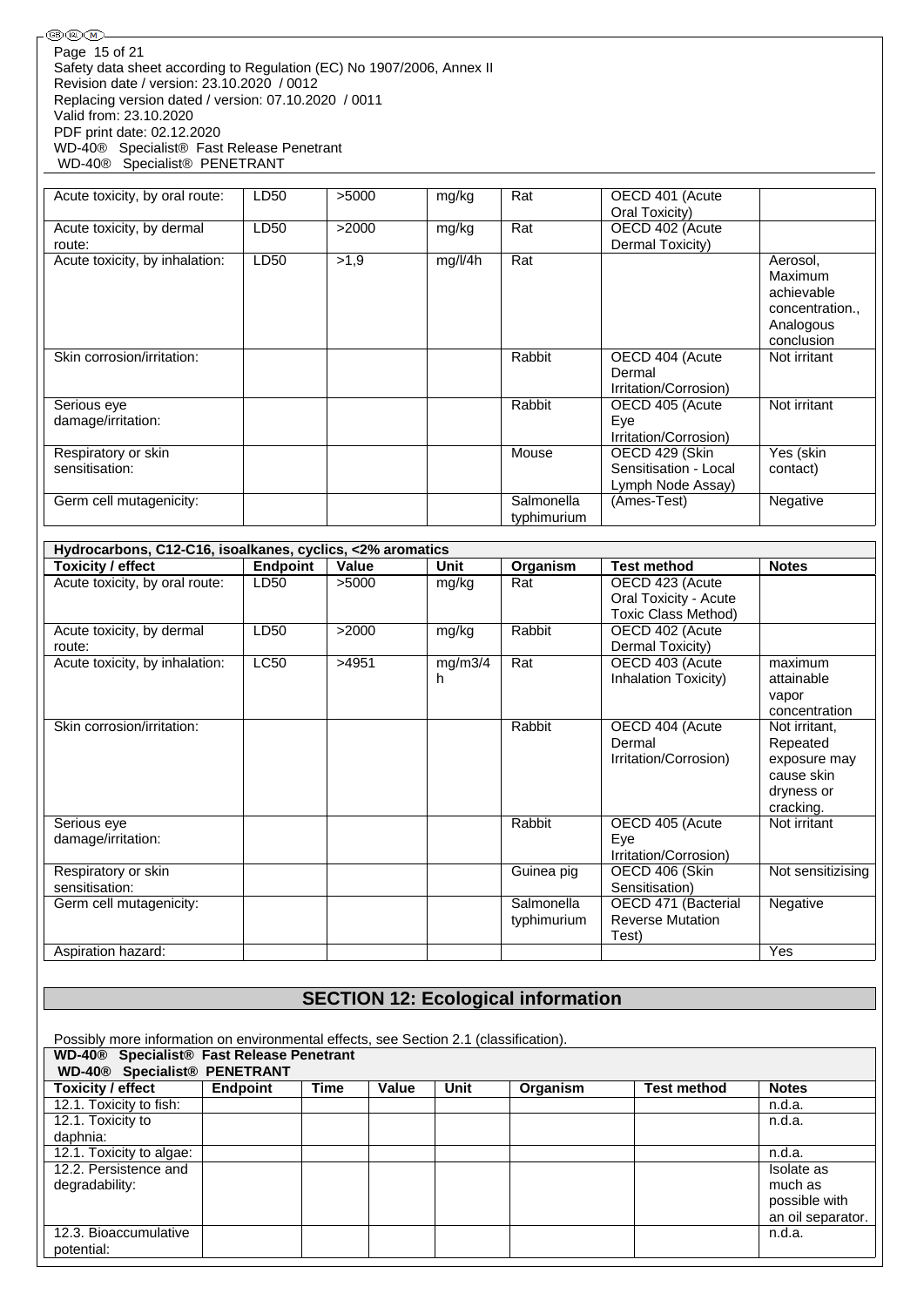| ®O (RD (M                                                             |  |  |        |
|-----------------------------------------------------------------------|--|--|--------|
| Page 16 of 21                                                         |  |  |        |
| Safety data sheet according to Regulation (EC) No 1907/2006, Annex II |  |  |        |
| Revision date / version: 23.10.2020 / 0012                            |  |  |        |
| Replacing version dated / version: 07.10.2020 / 0011                  |  |  |        |
| Valid from: 23.10.2020                                                |  |  |        |
| PDF print date: 02.12.2020                                            |  |  |        |
| WD-40 <sup>®</sup> Specialist <sup>®</sup> Fast Release Penetrant     |  |  |        |
| WD-40® Specialist® PENETRANT                                          |  |  |        |
|                                                                       |  |  |        |
| 12.4. Mobility in soil:                                               |  |  | n.d.a. |
| 12.5. Results of PBT                                                  |  |  | n.d.a. |
| and vPvB assessment                                                   |  |  |        |
|                                                                       |  |  |        |

| and vrvb assessment |  |  |  |              |
|---------------------|--|--|--|--------------|
| 12.6. Other adverse |  |  |  | n.d.a.       |
| effects:            |  |  |  |              |
| Other information:  |  |  |  | According to |
|                     |  |  |  | the recipe,  |
|                     |  |  |  | contains no  |
|                     |  |  |  | AOX.         |

 $n.d.a.  
n.d.a.$ 

| Hydrocarbons, C7, n-alkanes, isoalkanes, cyclics |                 |                  |           |      |                                     |                                                                                          |                          |  |  |  |
|--------------------------------------------------|-----------------|------------------|-----------|------|-------------------------------------|------------------------------------------------------------------------------------------|--------------------------|--|--|--|
| <b>Toxicity / effect</b>                         | <b>Endpoint</b> | <b>Time</b>      | Value     | Unit | Organism                            | <b>Test method</b>                                                                       | <b>Notes</b>             |  |  |  |
| 12.1. Toxicity to fish:                          | <b>LC50</b>     | 96h              | 13,4      | mg/l | Oncorhynchus<br>mykiss              |                                                                                          |                          |  |  |  |
| 12.1. Toxicity to fish:                          | <b>LL50</b>     | 96h              | >13,4     | mg/l | Oncorhynchus<br>mykiss              | <b>OECD 203</b><br>(Fish, Acute<br><b>Toxicity Test)</b>                                 |                          |  |  |  |
| 12.1. Toxicity to fish:                          | <b>NOELR</b>    | $\overline{28}d$ | 1,53      | mg/l | Oncorhynchus<br>mykiss              | QSAR                                                                                     |                          |  |  |  |
| 12.1. Toxicity to<br>daphnia:                    | <b>NOELR</b>    | 21d              | 1         | mg/l | Daphnia magna                       | OECD <sub>211</sub><br>(Daphnia magna<br>Reproduction<br>Test)                           |                          |  |  |  |
| 12.1. Toxicity to algae:                         | <b>EC50</b>     | 72h              | $10 - 30$ | mg/l | Pseudokirchnerie<br>lla subcapitata |                                                                                          |                          |  |  |  |
| 12.1. Toxicity to algae:                         | <b>NOELR</b>    | 72h              | 10        | mg/l | Pseudokirchnerie<br>lla subcapitata |                                                                                          |                          |  |  |  |
| 12.1. Toxicity to algae:                         | ErL50           | 72h              | $10 - 30$ | mg/l | Pseudokirchnerie<br>lla subcapitata | <b>OECD 201</b><br>(Alga, Growth<br>Inhibition Test)                                     |                          |  |  |  |
| 12.1. Toxicity to algae:                         | <b>NOELR</b>    | 72h              | 6,3       | mg/l | Pseudokirchnerie<br>lla subcapitata | OECD <sub>201</sub><br>(Alga, Growth<br>Inhibition Test)                                 |                          |  |  |  |
| 12.2. Persistence and<br>degradability:          |                 | 28d              | 98        | $\%$ |                                     | <b>OECD 301 F</b><br>(Ready<br>Biodegradability -<br>Manometric<br>Respirometry<br>Test) | Readily<br>biodegradable |  |  |  |
| Water solubility:                                |                 |                  | 2,6       | mg/l |                                     |                                                                                          | $25^{\circ}$ C           |  |  |  |

| Hydrocarbons, C9-C11, n-alkanes, isoalkanes, cyclics, <2% aromatics |                   |      |       |      |                  |                     |              |  |  |  |  |
|---------------------------------------------------------------------|-------------------|------|-------|------|------------------|---------------------|--------------|--|--|--|--|
| <b>Toxicity / effect</b>                                            | Endpoint          | Time | Value | Unit | Organism         | <b>Test method</b>  | <b>Notes</b> |  |  |  |  |
| 12.1. Toxicity to fish:                                             | <b>NOELR</b>      | 28d  | 0,13  | mq/l | Oncorhynchus     | QSAR                |              |  |  |  |  |
|                                                                     |                   |      |       |      | mykiss           |                     |              |  |  |  |  |
| 12.1. Toxicity to                                                   | <b>EC50</b>       | 48h  | >1000 | mg/l | Daphnia magna    | <b>OECD 202</b>     |              |  |  |  |  |
| daphnia:                                                            |                   |      |       |      |                  | (Daphnia sp.        |              |  |  |  |  |
|                                                                     |                   |      |       |      |                  | Acute               |              |  |  |  |  |
|                                                                     |                   |      |       |      |                  | Immobilisation      |              |  |  |  |  |
|                                                                     |                   |      |       |      |                  | Test)               |              |  |  |  |  |
| 12.1. Toxicity to algae:                                            | ErC <sub>50</sub> | 72h  | >1000 | mg/l | Pseudokirchnerie | OECD <sub>201</sub> |              |  |  |  |  |
|                                                                     |                   |      |       |      | lla subcapitata  | (Alga, Growth       |              |  |  |  |  |
|                                                                     |                   |      |       |      |                  | Inhibition Test)    |              |  |  |  |  |
| 12.1. Toxicity to algae:                                            | EbC <sub>50</sub> | 72h  | >1000 | mq/l | Pseudokirchnerie | OECD <sub>201</sub> |              |  |  |  |  |
|                                                                     |                   |      |       |      | lla subcapitata  | (Alga, Growth       |              |  |  |  |  |
|                                                                     |                   |      |       |      |                  | Inhibition Test)    |              |  |  |  |  |
| 12.1. Toxicity to algae:                                            | <b>NOELR</b>      | 72h  | 100   | mg/l | Raphidocelis     | OECD <sub>201</sub> |              |  |  |  |  |
|                                                                     |                   |      |       |      | subcapitata      | (Alga, Growth       |              |  |  |  |  |
|                                                                     |                   |      |       |      |                  | Inhibition Test)    |              |  |  |  |  |
| 12.1. Toxicity to fish:                                             | <b>LC50</b>       | 96h  | >1000 | mg/l | Oncorhynchus     | OECD <sub>203</sub> |              |  |  |  |  |
|                                                                     |                   |      |       |      | mykiss           | (Fish, Acute)       |              |  |  |  |  |
|                                                                     |                   |      |       |      |                  | Toxicity Test)      |              |  |  |  |  |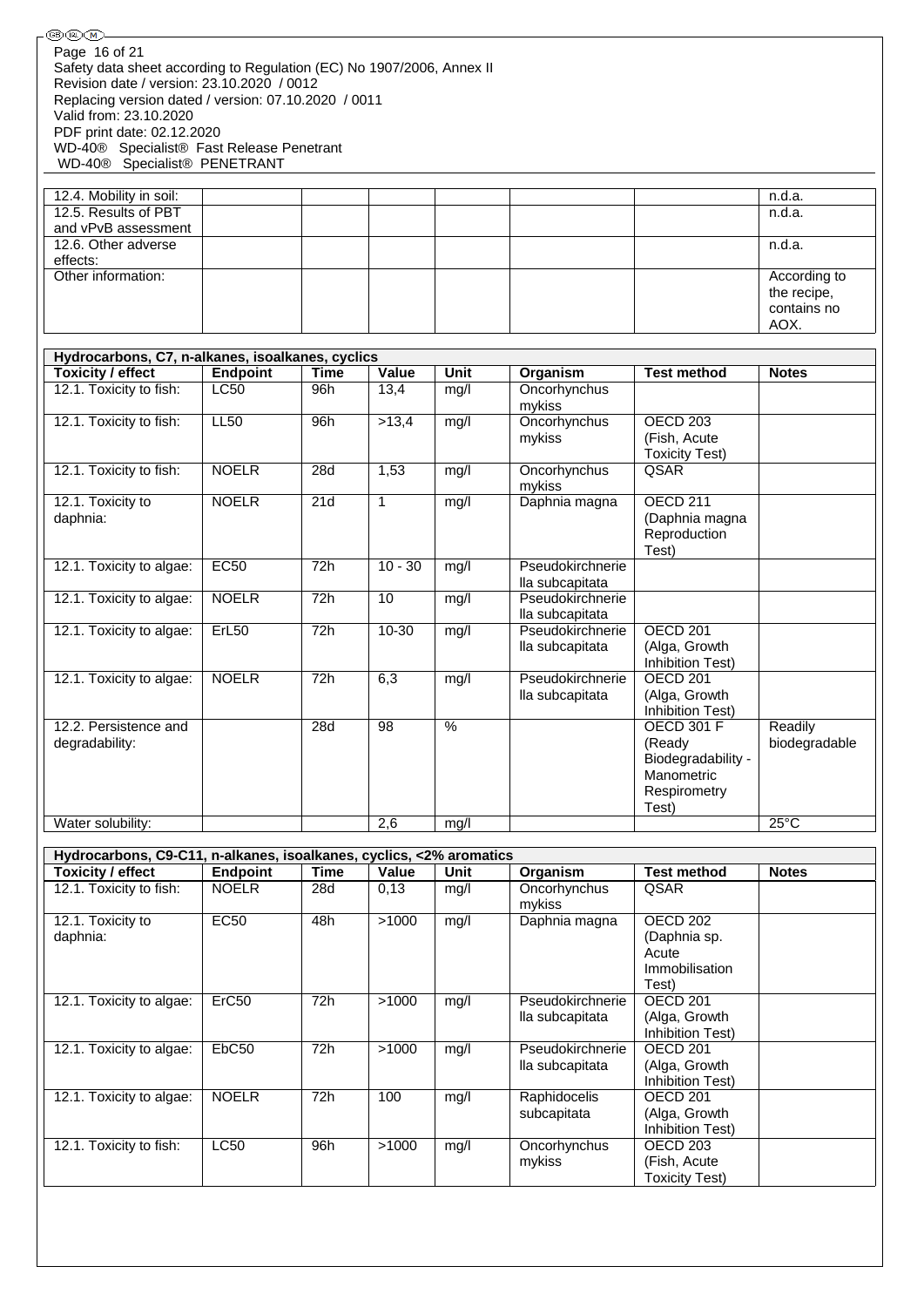| 12.2. Persistence and    |              | 28d | 80         | $\%$ |                  | <b>OECD 301 F</b>   | Readily        |
|--------------------------|--------------|-----|------------|------|------------------|---------------------|----------------|
| degradability:           |              |     |            |      |                  | (Ready              | biodegradable  |
|                          |              |     |            |      |                  | Biodegradability -  |                |
|                          |              |     |            |      |                  | Manometric          |                |
|                          |              |     |            |      |                  | Respirometry        |                |
|                          |              |     |            |      |                  | Test)               |                |
| 12.1. Toxicity to algae: | <b>NOELR</b> | 72h | 3          | mq/l | Pseudokirchnerie | OECD <sub>201</sub> |                |
|                          |              |     |            |      | lla subcapitata  | (Alga, Growth       |                |
|                          |              |     |            |      |                  | Inhibition Test)    |                |
| 12.3. Bioaccumulative    |              |     | $5 - 6, 7$ |      |                  |                     | High           |
| potential:               |              |     |            |      |                  |                     |                |
| 12.5. Results of PBT     |              |     |            |      |                  |                     | No PBT         |
| and vPvB assessment      |              |     |            |      |                  |                     | substance, No  |
|                          |              |     |            |      |                  |                     | vPvB substance |

| Hydrocarbons, C7-C9, isoalkanes |                 |             |       |               |                  |                       |                 |  |  |  |
|---------------------------------|-----------------|-------------|-------|---------------|------------------|-----------------------|-----------------|--|--|--|
| <b>Toxicity / effect</b>        | <b>Endpoint</b> | <b>Time</b> | Value | <b>Unit</b>   | Organism         | <b>Test method</b>    | <b>Notes</b>    |  |  |  |
| 12.5. Results of PBT            |                 |             |       |               |                  |                       | No PBT          |  |  |  |
| and vPvB assessment             |                 |             |       |               |                  |                       | substance, No   |  |  |  |
|                                 |                 |             |       |               |                  |                       | vPvB substance  |  |  |  |
| 12.1. Toxicity to fish:         | LCO             |             | 0,11  | mg/l          | Oncorhynchus     | OECD <sub>203</sub>   |                 |  |  |  |
|                                 |                 |             |       |               | mykiss           | (Fish, Acute          |                 |  |  |  |
|                                 |                 |             |       |               |                  | <b>Toxicity Test)</b> |                 |  |  |  |
| 12.1. Toxicity to               | <b>EL50</b>     | 48h         | 2,4   | mg/l          | Daphnia magna    |                       |                 |  |  |  |
| daphnia:                        |                 |             |       |               |                  |                       |                 |  |  |  |
| 12.1. Toxicity to               | <b>EC50</b>     | 21d         | 0,23  | mg/l          | Daphnia magna    | OECD <sub>211</sub>   |                 |  |  |  |
| daphnia:                        |                 |             |       |               |                  | (Daphnia magna        |                 |  |  |  |
|                                 |                 |             |       |               |                  | Reproduction          |                 |  |  |  |
|                                 |                 |             |       |               |                  | Test)                 |                 |  |  |  |
| 12.1. Toxicity to algae:        | <b>EL50</b>     | 72h         | 12    | mg/l          | Pseudokirchnerie | OECD <sub>201</sub>   |                 |  |  |  |
|                                 |                 |             |       |               | lla subcapitata  | (Alga, Growth         |                 |  |  |  |
|                                 |                 |             |       |               |                  | Inhibition Test)      |                 |  |  |  |
| 12.2. Persistence and           |                 | 28d         | 22    | $\frac{0}{0}$ |                  | <b>OECD 301 F</b>     | Not readily but |  |  |  |
| degradability:                  |                 |             |       |               |                  | (Ready                | inherent        |  |  |  |
|                                 |                 |             |       |               |                  | Biodegradability -    | biodegradable.  |  |  |  |
|                                 |                 |             |       |               |                  | Manometric            |                 |  |  |  |
|                                 |                 |             |       |               |                  | Respirometry          |                 |  |  |  |
|                                 |                 |             |       |               |                  | Test)                 |                 |  |  |  |
| 12.2. Persistence and           |                 | 28d         | 22    | %             |                  |                       | Hardly          |  |  |  |
| degradability:                  |                 |             |       |               |                  |                       | biodegradable   |  |  |  |
| Other organisms:                | <b>EL50</b>     | 48h         | 28,48 | mg/l          | Tetrahymen       |                       |                 |  |  |  |
|                                 |                 |             |       |               | pyriformis       |                       |                 |  |  |  |

| <b>Carbon dioxide</b>    |             |      |       |      |                 |                    |              |  |  |  |
|--------------------------|-------------|------|-------|------|-----------------|--------------------|--------------|--|--|--|
| <b>Toxicity / effect</b> | Endpoint    | Time | Value | Unit | Organism        | <b>Test method</b> | <b>Notes</b> |  |  |  |
| 12.1. Toxicity to fish:  | <b>LC50</b> | 96h  | 35    | mq/l | Salmo gairdneri |                    |              |  |  |  |
| Other information:       | Log Kow     |      | 0,83  |      |                 |                    |              |  |  |  |
| 12.6. Other adverse      |             |      |       |      |                 |                    | Greenhouse   |  |  |  |
| effects:                 |             |      |       |      |                 |                    | effect       |  |  |  |
| Global warming           |             |      |       |      |                 |                    |              |  |  |  |
| potential (GWP):         |             |      |       |      |                 |                    |              |  |  |  |

| Mixture of benzenesulfonic acid, di-C10-14-alkyl derivs., calcium salts |             |      |       |      |                  |                       |              |
|-------------------------------------------------------------------------|-------------|------|-------|------|------------------|-----------------------|--------------|
| <b>Toxicity / effect</b>                                                | Endpoint    | Time | Value | Unit | Organism         | <b>Test method</b>    | <b>Notes</b> |
| 12.1. Toxicity to fish:                                                 | EC50        | 96h  | >100  | mq/l | Oncorhynchus     | OECD 203              |              |
|                                                                         |             |      |       |      | mykiss           | (Fish, Acute)         |              |
|                                                                         |             |      |       |      |                  | <b>Toxicity Test)</b> |              |
| 12.1. Toxicity to                                                       | <b>EC50</b> | 48h  | >1000 | mg/l | Daphnia magna    | OECD 202              |              |
| daphnia:                                                                |             |      |       |      |                  | (Daphnia sp.          |              |
|                                                                         |             |      |       |      |                  | Acute                 |              |
|                                                                         |             |      |       |      |                  | Immobilisation        |              |
|                                                                         |             |      |       |      |                  | Test)                 |              |
| 12.1. Toxicity to algae:                                                | EC50        | 72h  | >100  | mq/l | Pseudokirchnerie | OECD 201              |              |
|                                                                         |             |      |       |      | lla subcapitata  | (Alga, Growth         |              |
|                                                                         |             |      |       |      |                  | Inhibition Test)      |              |
|                                                                         |             |      |       |      |                  |                       |              |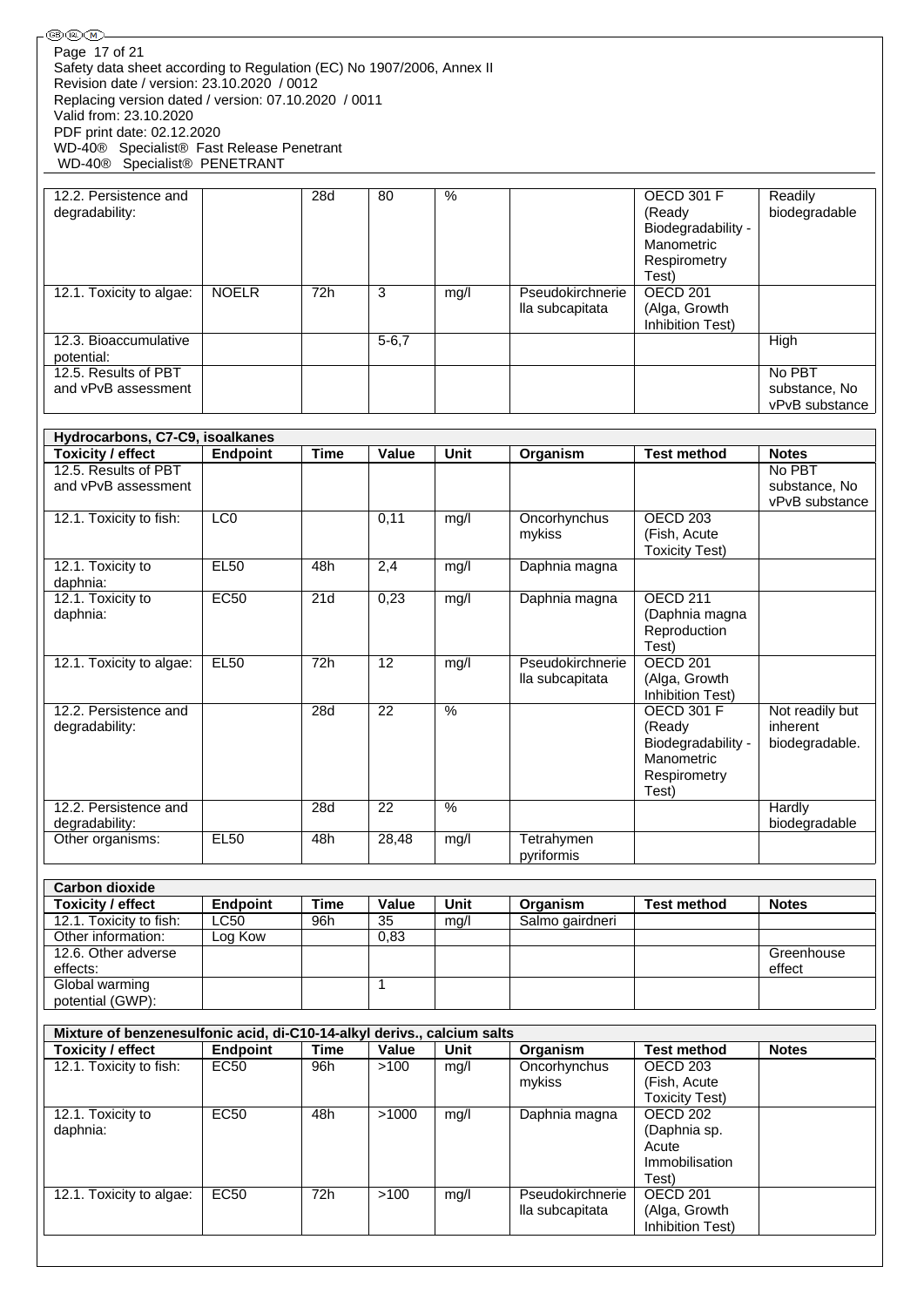| 12.2. Persistence and |            | 28d | 8    | % | OECD 301 D           | Not readily   |
|-----------------------|------------|-----|------|---|----------------------|---------------|
| degradability:        |            |     |      |   | (Ready               | biodegradable |
|                       |            |     |      |   | Biodegradability -   |               |
|                       |            |     |      |   | <b>Closed Bottle</b> |               |
|                       |            |     |      |   | Test                 |               |
| 12.3. Bioaccumulative | <b>BCF</b> |     | 70,8 |   |                      | Not to be     |
| potential:            |            |     |      |   |                      | expected      |

| Hydrocarbons, C12-C16, isoalkanes, cyclics, <2% aromatics |                 |      |        |      |                                     |                                                                                          |              |
|-----------------------------------------------------------|-----------------|------|--------|------|-------------------------------------|------------------------------------------------------------------------------------------|--------------|
| <b>Toxicity / effect</b>                                  | <b>Endpoint</b> | Time | Value  | Unit | Organism                            | <b>Test method</b>                                                                       | <b>Notes</b> |
| 12.1. Toxicity to fish:                                   | <b>LL50</b>     | 96h  | >88444 | mq/l | Oncorhynchus<br>mykiss              |                                                                                          |              |
| 12.1. Toxicity to<br>daphnia:                             | <b>EL50</b>     | 48h  | >1000  | mq/l | Daphnia magna                       | OECD 202<br>(Daphnia sp.<br>Acute<br>Immobilisation<br>Test)                             |              |
| 12.1. Toxicity to algae:                                  | <b>EL50</b>     | 72h  | >1000  | mq/l | Pseudokirchnerie<br>lla subcapitata | OECD <sub>201</sub><br>(Alga, Growth<br>Inhibition Test)                                 |              |
| 12.2. Persistence and<br>degradability:                   |                 | 28d  | 22,4   | $\%$ |                                     | <b>OECD 301 F</b><br>(Ready<br>Biodegradability -<br>Manometric<br>Respirometry<br>Test) |              |

## **SECTION 13: Disposal considerations**

## **13.1 Waste treatment methods**

## **For the substance / mixture / residual amounts**

EC disposal code no.:

The waste codes are recommendations based on the scheduled use of this product.

Owing to the user's specific conditions for use and disposal, other waste codes may be

allocated under certain circumstances. (2014/955/EU)

07 06 04 other organic solvents, washing liquids and mother liquors

Recommendation:

Sewage disposal shall be discouraged.

Pay attention to local and national official regulations.

Take full aerosol cans to problem waste collection.

Take emptied aerosol cans to valuable material collection.

### **For contaminated packing material**

Pay attention to local and national official regulations.

Recommendation: Do not perforate, cut up or weld uncleaned container.

Recycling

15 01 04 metallic packaging

## **SECTION 14: Transport information**

| <b>General statements</b>           |                           |
|-------------------------------------|---------------------------|
| 14.1. UN number:                    | 1950                      |
| Transport by road/by rail (ADR/RID) |                           |
| 14.2. UN proper shipping name:      |                           |
| UN 1950 AEROSOLS                    |                           |
| 14.3. Transport hazard class(es):   | 2.1                       |
| 14.4. Packing group:                |                           |
| Classification code:                | 盭<br>5F                   |
| LQ:                                 | 1                         |
| 14.5. Environmental hazards:        | environmentally hazardous |
| Tunnel restriction code:            | D                         |
| <b>Transport by sea (IMDG-code)</b> |                           |
| 14.2. UN proper shipping name:      |                           |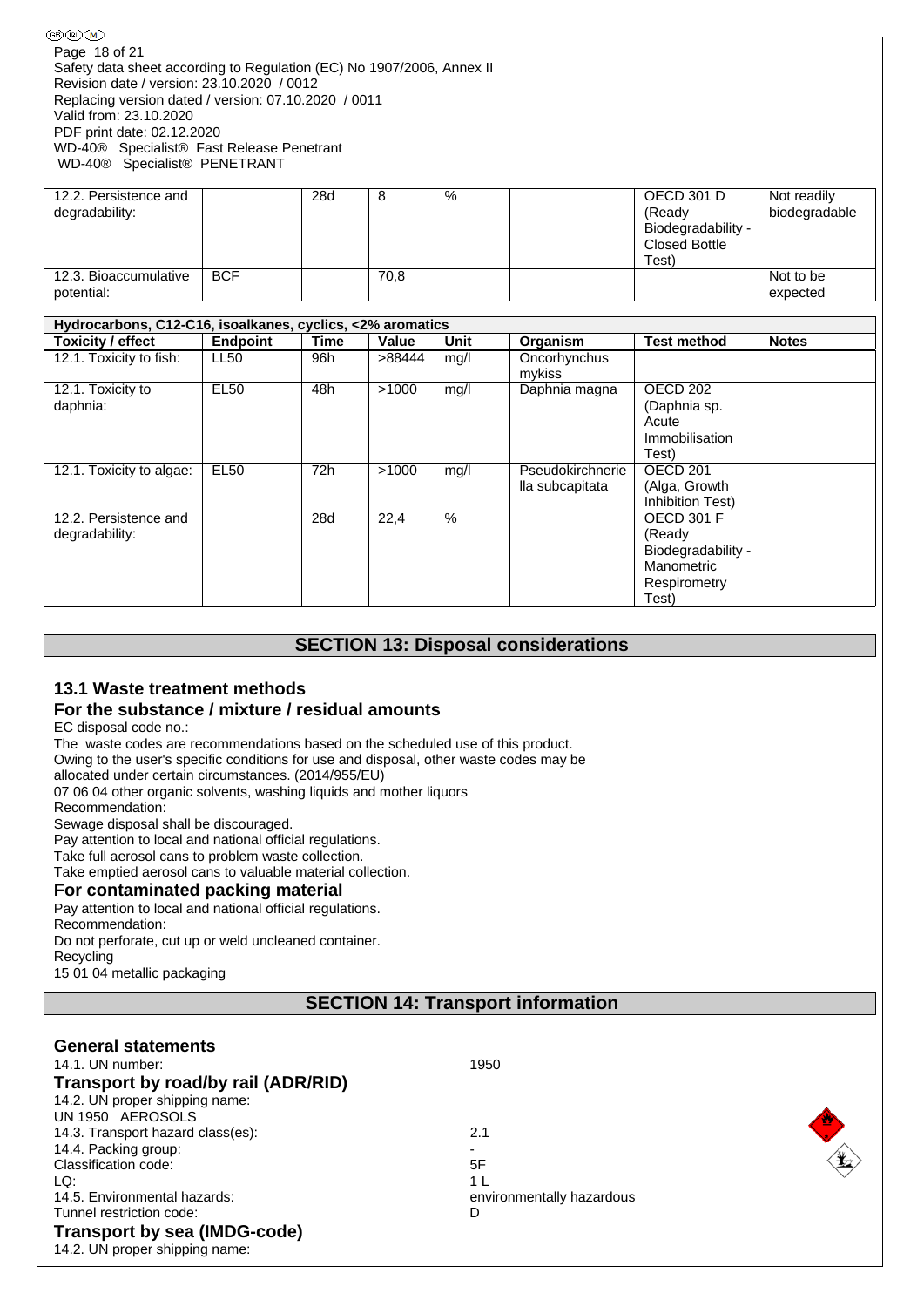֍֎Ծ Page 19 of 21Safety data sheet according to Regulation (EC) No 1907/2006, Annex II Revision date / version: 23.10.2020 / 0012 Replacing version dated / version: 07.10.2020 / 0011 Valid from: 23.10.2020 PDF print date: 02.12.2020 WD-40® Specialist® Fast Release Penetrant WD-40® Specialist® PENETRANT AEROSOLS (HYDROCARBONS, C7) 14.3. Transport hazard class(es): 2.1  $\mathbf{E}$ 14.4. Packing group: EmS: F-D, S-U Marine Pollutant: Yes 14.5. Environmental hazards: environmentally hazardous **Transport by air (IATA)** 14.2. UN proper shipping name: Aerosols, flammable 14.3. Transport hazard class(es): 2.1 14.4. Packing group: 14.5. Environmental hazards: Not applicable Not applicable **14.6. Special precautions for user** Persons employed in transporting dangerous goods must be trained. All persons involved in transporting must observe safety regulations. Precautions must be taken to prevent damage. **14.7. Transport in bulk according to Annex II of MARPOL and the IBC Code** Freighted as packaged goods rather than in bulk, therefore not applicable. Minimum amount regulations have not been taken into account. Danger code and packing code on request. Comply with special provisions.

## **SECTION 15: Regulatory information**

## **15.1 Safety, health and environmental regulations/legislation specific for the substance or mixture**

Observe restrictions:

Comply with national regulations/laws governing the protection of young people at work (national implementation of the Directive 94/33/EC)!

Comply with trade association/occupational health regulations.

Directive 2012/18/EU ("Seveso III"), Annex I, Part 1 - The following categories apply to this product (others may also need to be considered according to storage, handling etc.):

| Hazard categories | Notes to Annex I | Qualifying quantity (tonnes) of                    | Qualifying quantity (tonnes) of  |
|-------------------|------------------|----------------------------------------------------|----------------------------------|
|                   |                  | dangerous substances as<br>dangerous substances as |                                  |
|                   |                  | referred to in Article 3(10) for                   | referred to in Article 3(10) for |
|                   |                  | the application of - Lower-tier                    | the application of - Upper-tier  |
|                   |                  | requirements                                       | requirements                     |
| E <sub>2</sub>    |                  | 200                                                | 500                              |
| P <sub>3</sub> b  | 11.1, 11.2       | 5000 (netto)                                       | 50000 (netto)                    |

The Notes to Annex 1 of Directive 2012/18/EU, in particular those named in the tables here and notes 1-6, must be taken into account when assigning categories and qualifying quantities.

Directive 2010/75/EU (VOC):  $\sim$  83 %

**REGULATION (EC) No 648/2004**

n.a.

Observe incident regulations.

### **15.2 Chemical safety assessment**

A chemical safety assessment is not provided for mixtures.

**SECTION 16: Other information**

EU F0053

Revised sections: 1

Employee training in handling dangerous goods is required. These details refer to the product as it is delivered.

Employee instruction/training in handling hazardous materials is required.

**Classification and processes used to derive the classification of the mixture in accordance with the ordinance (EG) 1272/2008 (CLP):**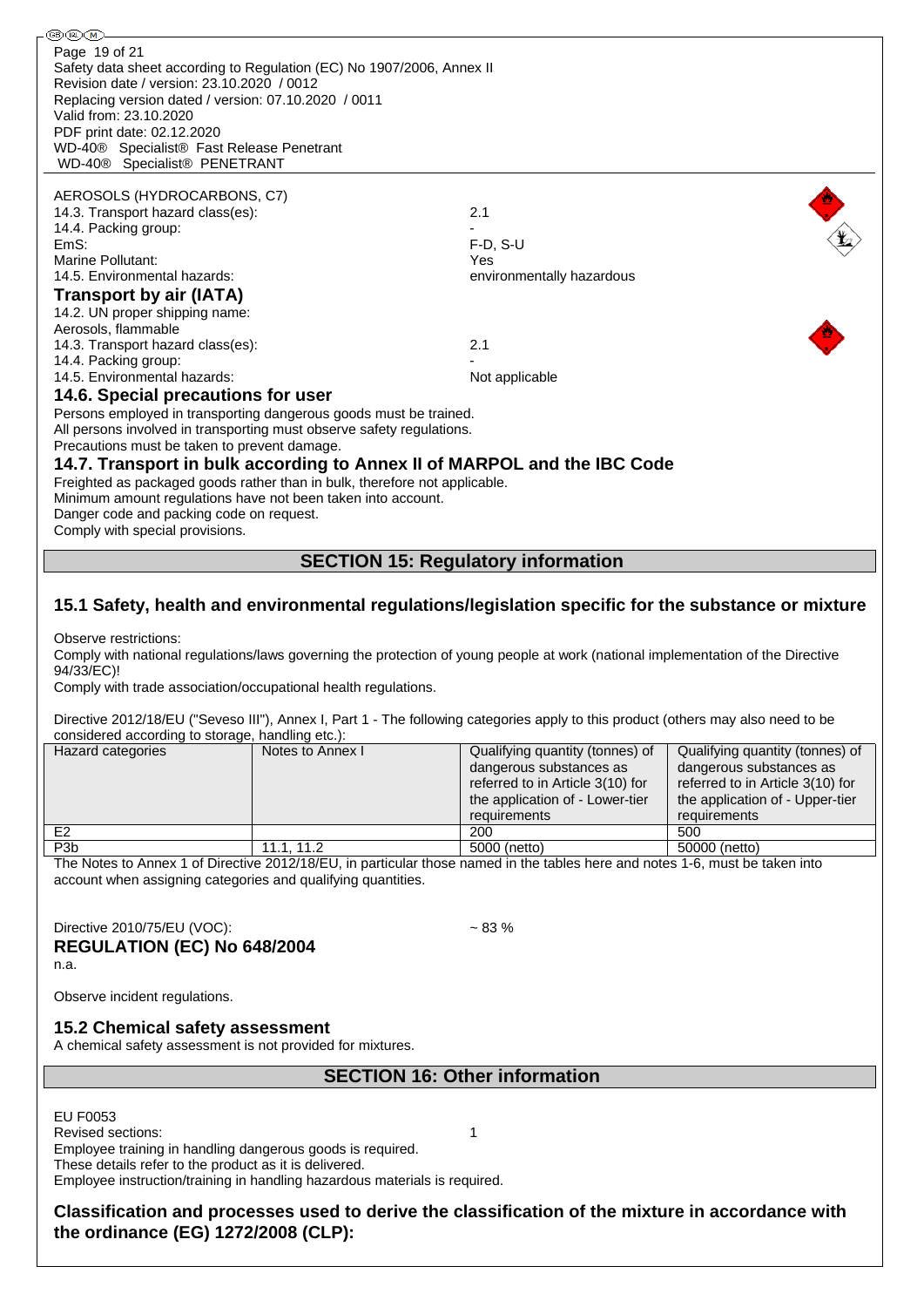Page 20 of 21

Safety data sheet according to Regulation (EC) No 1907/2006, Annex II Revision date / version: 23.10.2020 / 0012 Replacing version dated / version: 07.10.2020 / 0011 Valid from: 23.10.2020 PDF print date: 02.12.2020 WD-40® Specialist® Fast Release Penetrant WD-40® Specialist® PENETRANT

| <b>Evaluation method used</b>                       |
|-----------------------------------------------------|
| Classification according to calculation procedure.  |
| Classification according to calculation procedure.  |
| Classification according to calculation procedure.  |
| Classification according to calculation procedure.  |
| Classification according to calculation procedure.  |
| Classification based on the form or physical state. |
|                                                     |

The following phrases represent the posted Hazard Class and Risk Category Code (GHS/CLP) of the product and the constituents (specified in Section 2 and 3). H225 Highly flammable liquid and vapour. H226 Flammable liquid and vapour. --- --- H317 May cause an allergic skin reaction. H304 May be fatal if swallowed and enters airways. H315 Causes skin irritation. H336 May cause drowsiness or dizziness. H411 Toxic to aquatic life with long lasting effects. Skin Irrit. — Skin irritation Asp. Tox. — Aspiration hazard STOT SE — Specific target organ toxicity - single exposure - narcotic effects

Aquatic Chronic — Hazardous to the aquatic environment - chronic

Aerosol — Aerosols

Flam. Liq. — Flammable liquid

Skin Sens. — Skin sensitization

## **Any abbreviations and acronyms used in this document:**

acc., acc. to according, according to ADR Accord européen relatif au transport international des marchandises Dangereuses par Route (= European Agreement concerning the International Carriage of Dangerous Goods by Road) AOX Adsorbable organic halogen compounds approx. approximately Art., Art. no. Article number ASTM ASTM International (American Society for Testing and Materials) ATE Acute Toxicity Estimate BAM Bundesanstalt für Materialforschung und -prüfung (Federal Institute for Materials Research and Testing, Germany) BAuA Bundesanstalt für Arbeitsschutz und Arbeitsmedizin (= Federal Institute for Occupational Health and Safety, Germany) BSEF The International Bromine Council bw body weight CAS Chemical Abstracts Service CLP Classification, Labelling and Packaging (REGULATION (EC) No 1272/2008 on classification, labelling and packaging of substances and mixtures) CMR carcinogenic, mutagenic, reproductive toxic DMEL Derived Minimum Effect Level DNEL Derived No Effect Level dw dry weight e.g. for example (abbreviation of Latin 'exempli gratia'), for instance EC European Community ECHA European Chemicals Agency EEC European Economic Community EINECS European Inventory of Existing Commercial Chemical Substances ELINCS European List of Notified Chemical Substances EN European Norms EPA United States Environmental Protection Agency (United States of America) etc. et cetera EU European Union EVAL Ethylene-vinyl alcohol copolymer Fax. Fax number gen. general